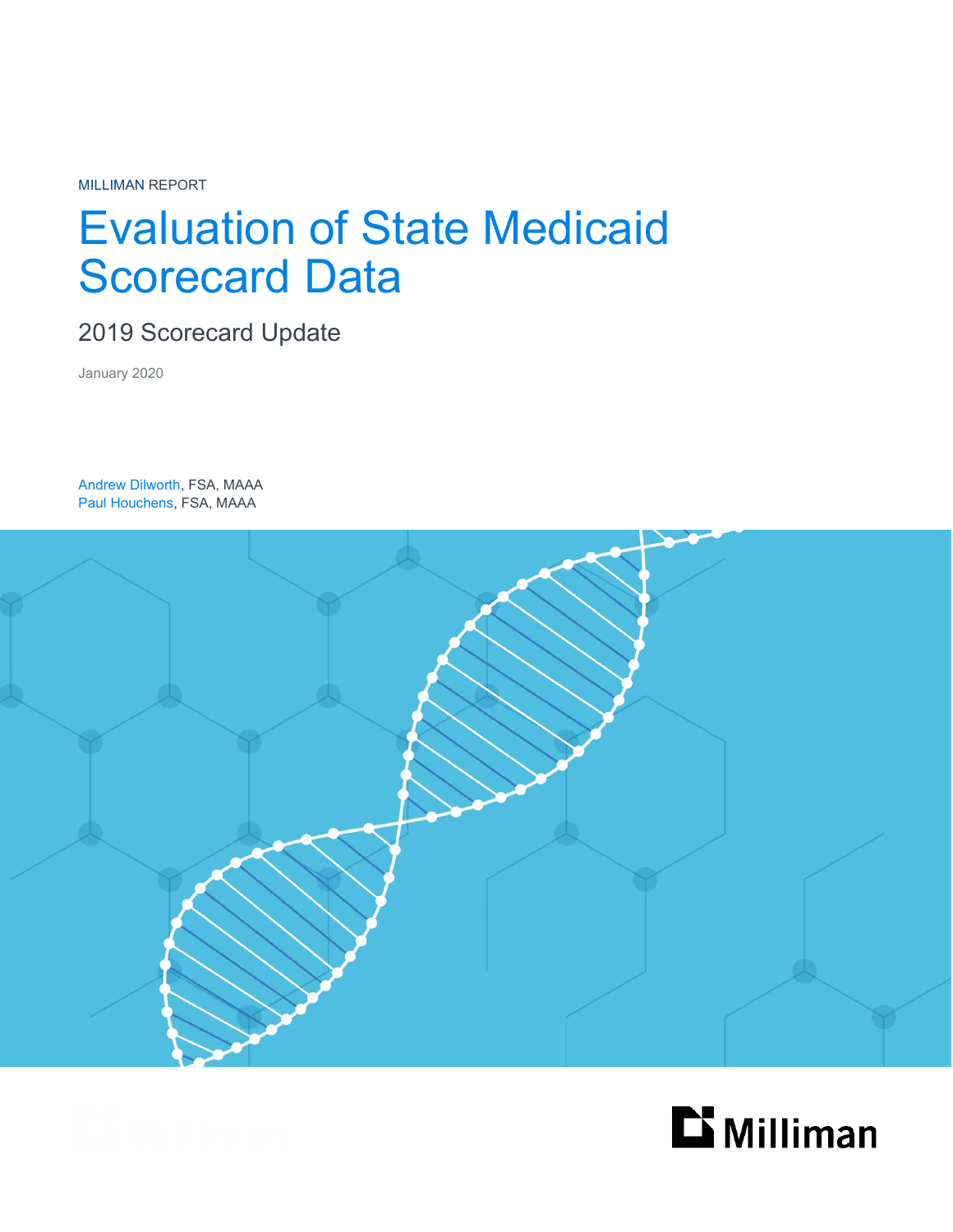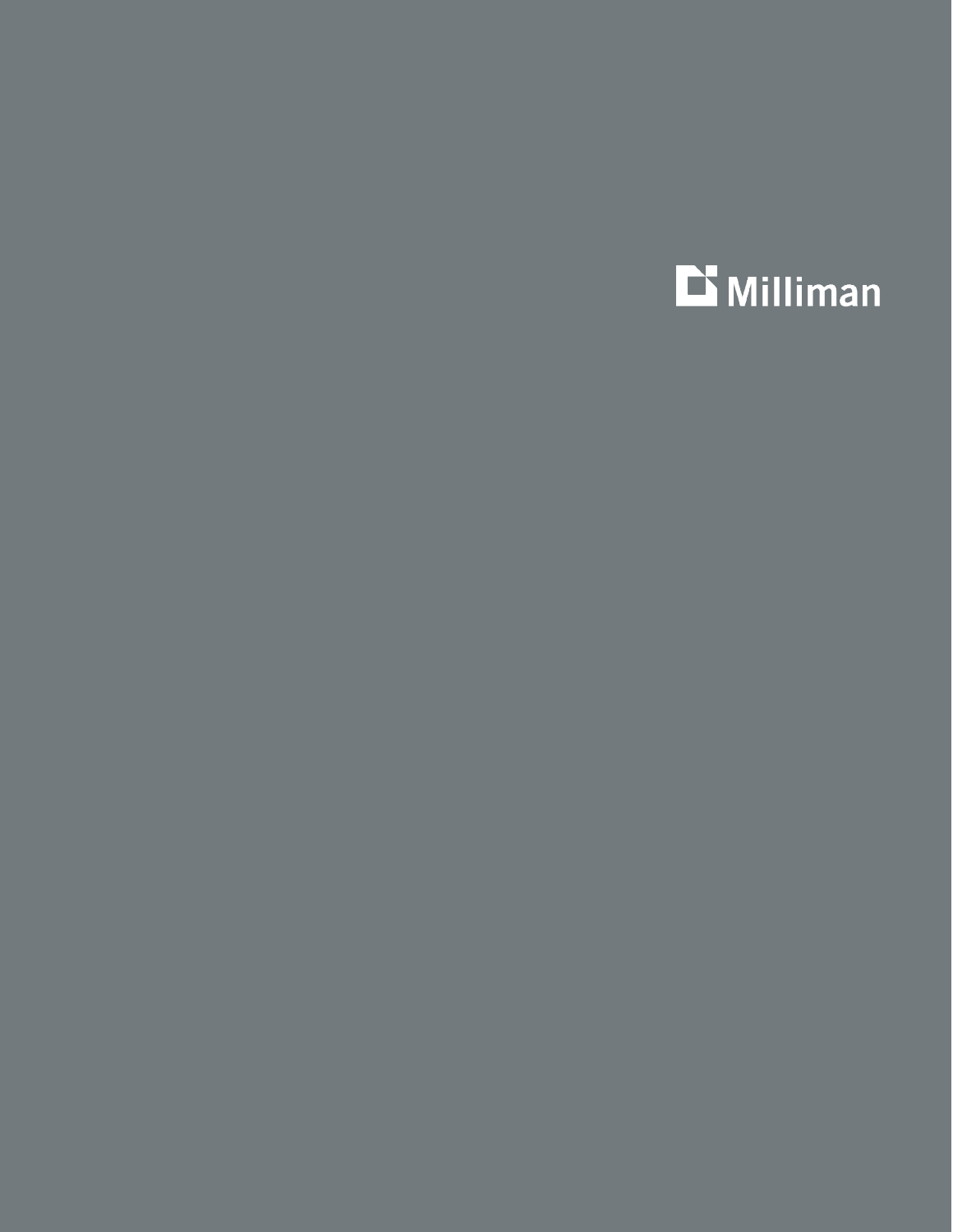### **Table of Contents**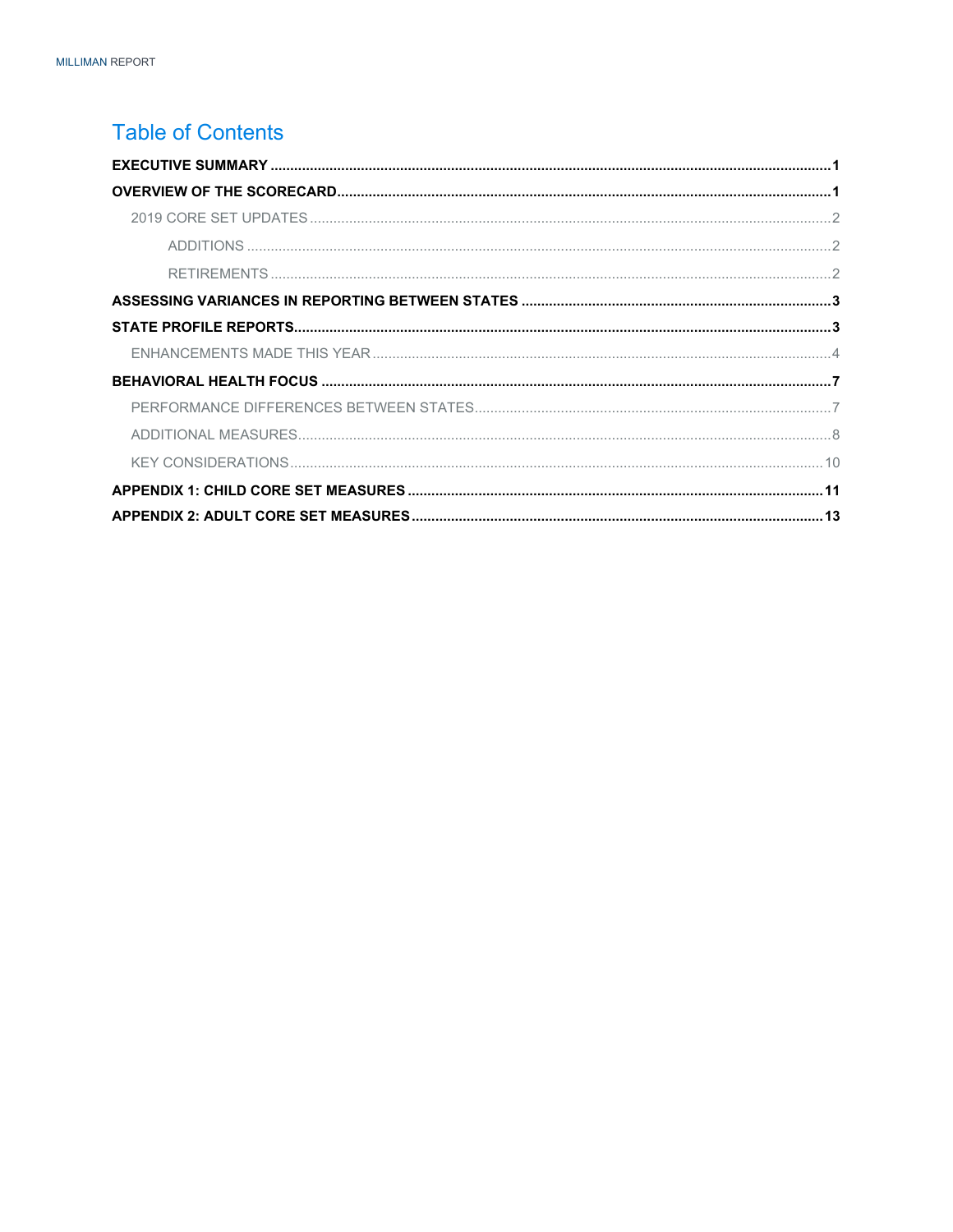### <span id="page-3-0"></span>Executive summary

This report provides an analysis of the recently released 2019 Centers for Medicare and Medicaid Services (CMS) Medicaid and Children's Health Insurance Program (CHIP) Scorecard. This is the second annual release of the Scorecard. As in our analysis of last year's Scorecard, we primarily focus on the quality metrics included in the Scorecard, based on the Child and Adult Core Set data. Due to material differences in how states report these measures to CMS, our analysis controls for key differences in state-level reporting methodologies to provide meaningful comparisons. For states with available data, quality metrics have been summarized into a state profile report (provided in a separate document), illustrating how a state's quality metrics measure relative to other states, controlling for variances in reporting methodologies and underlying populations for each quality measure.

We provide a brief overview of the Scorecard and our state profile reports below. For a more complete treatment of these topics, the reader is referred to our analysis of last year's Scorecard. [1](#page-3-2) Additionally, this year we provide a closer look at certain behavioral health metrics, to gain a better understanding of the current context and state-bystate variation for these performance measures. *Throughout this report, we indicate key differences for this year – for both the CMS data and our analysis – in blue font to help the reader identify these changes.*

## <span id="page-3-1"></span>Overview of the Scorecard

The initial version of the Scorecard was first released in June 2018 in an effort to more transparently track and display progress within the Medicaid program. The first annual update to the Scorecard was released November 7, [2](#page-3-3)019.<sup>2</sup> This second iteration of the Scorecard represents not only a data refresh, but also a continued evolution in terms of the information included and its presentation on the website. As we describe the various elements of the Scorecard below, we will highlight some of these new changes.

The Scorecard includes data about state and federal metrics arranged in four sections: state administrative accountability, federal administrative accountability, national context, and state health system performance (SHSP). $^3$  $^3$ 

- **State administrative accountability.** This portion of the Scorecard measures the timeliness of states' managed care rate certifications to CMS in relation to the start of the contract period, as well as the number of days it takes for a state to respond to questions from CMS regarding the managed care rates. Other measures focus on the approval periods for State Plan Amendments (SPAs) and waiver requests, renewals, and amendments. Additionally, CMS provides state level information regarding the portion of long-term services and supports (LTSS) expenditures attributable to home and community-based services (HCBS). Those measures are all carried over from last year's Scorecard. In addition, new measures for this year include, but are not limited to: timeliness of 372(S) reporting related to 1915(c) waivers, Medicaid MAGI and CHIP application processing times, and the number of unresolved high priority T-MSIS data quality issues.[4](#page-3-5)
- **Federal administrative accountability.** Complementing the state administrative accountability measures, the federal administrative accountability measures focus on the length of time required by CMS to review and approve managed care rates. Other measures regarding SPAs and waiver requests overlap with the state administrative accountability section. There were no new measures added to this section in this year's update.
- **National context.** This section provides valuable information related to enrollment of different populations, approaches to delivering care, and program expenditures. These high-level statistics are intended to help the user understand and consider differences among states as they evaluate the detailed metrics in the other sections of the Scorecard. This section has been substantially augmented this year to include new information related to dualeligible members, managed care delivery systems, managed long-term services and supports (MLTSS), 1915(c) waivers, and 111[5](#page-3-6) SUD demonstrations.<sup>5</sup>

<span id="page-3-2"></span><sup>1</sup> For more information, please se[e https://www.milliman.com/insight/Evaluation-of-State-Medicaid-Scorecard-Data.](https://www.milliman.com/insight/Evaluation-of-State-Medicaid-Scorecard-Data)

<span id="page-3-3"></span><sup>&</sup>lt;sup>2</sup> CMS (November 7, 2019). CMS issues first annual update to the Medicaid and CHIP program Scorecard. Press release. Retrieved December 12, 2019[. https://www.cms.gov/newsroom/press-releases/cms-issues-first-annual-update-medicaid-and-chip-program-scorecard.](https://www.cms.gov/newsroom/press-releases/cms-issues-first-annual-update-medicaid-and-chip-program-scorecard)

<span id="page-3-4"></span><sup>3</sup> Medicaid. Medicaid & CHIP Scorecard. Retrieved December 12, 2019, fro[m https://www.medicaid.gov/state-overviews/scorecard/index.html.](https://www.medicaid.gov/state-overviews/scorecard/index.html)

<span id="page-3-5"></span><sup>4</sup> Medicaid. Medicaid & CHIP Scorecard. Retrieved December 12, 2019, fro[m https://www.medicaid.gov/state-overviews/scorecard/state](https://www.medicaid.gov/state-overviews/scorecard/state-administrative-accountability/index.html)[administrative-accountability/index.html.](https://www.medicaid.gov/state-overviews/scorecard/state-administrative-accountability/index.html)

<span id="page-3-6"></span><sup>5</sup> Medicaid. Medicaid & CHIP Scorecard. Retrieved December 12, 2019, fro[m https://www.medicaid.gov/state-overviews/scorecard/national](https://www.medicaid.gov/state-overviews/scorecard/national-context/index.html)[context/index.html.](https://www.medicaid.gov/state-overviews/scorecard/national-context/index.html)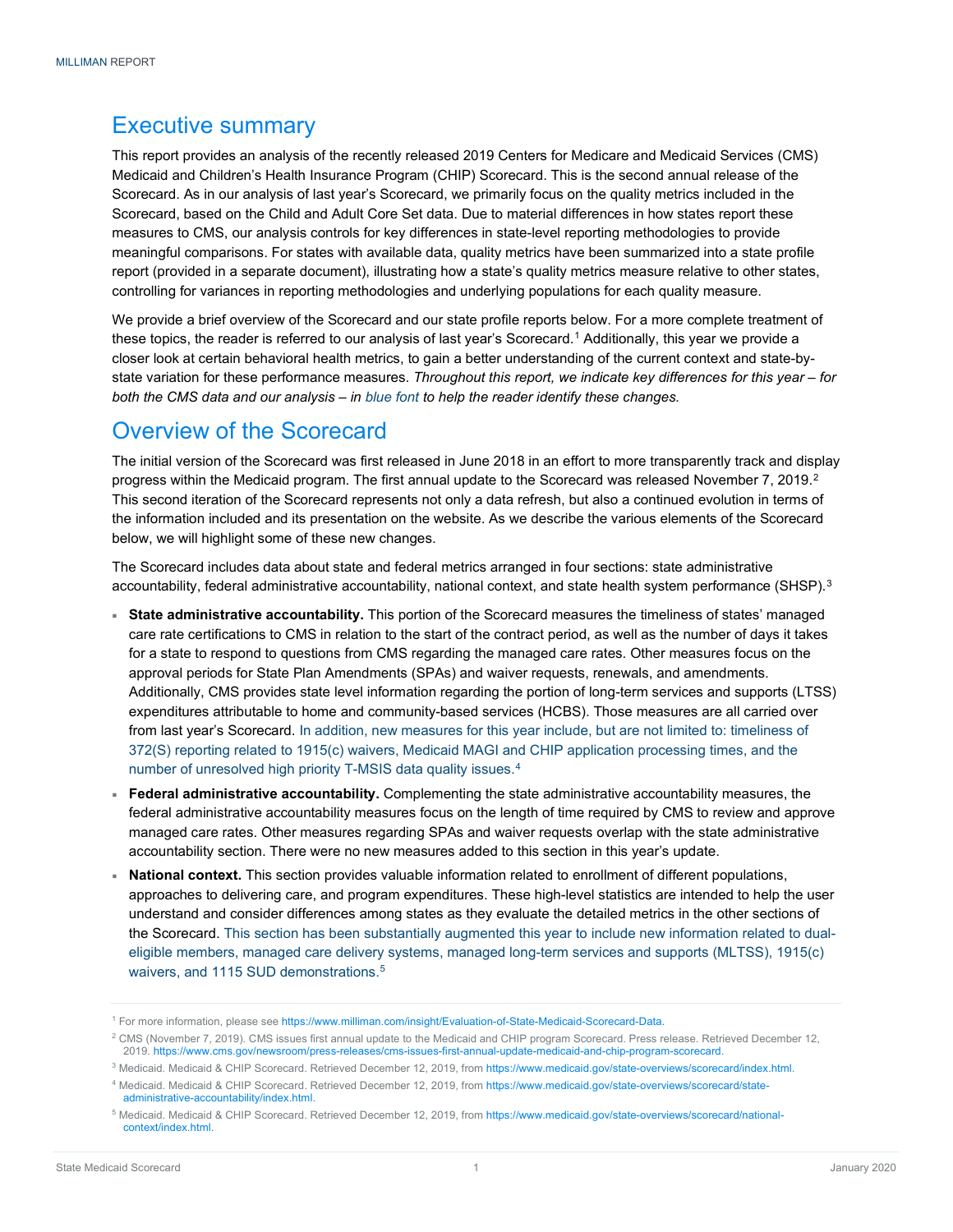For these sections of the Scorecard, state-specific information is generally not provided. Rather, national median statistics or histograms are used to illustrate results, with a few exceptions generally displayed as nationwide heat maps. In future analyses of the Scorecard, we may incorporate these state-specific data points into the state profile reports.

- **State health system performance.** The final section of the Scorecard provides state-specific statistics on SHSP based on quality measures contained in the Child and Adult Core Sets.<sup>[6](#page-4-3)</sup>
	- − **Child Core Set.** The Child Core Set was developed from the Children's Health Insurance Program Reauthorization Act of 2009 (CHIPRA), which required the U.S. Department of Health and Human Services (HHS) to develop a set of quality measures for Medicaid and CHIP programs based on voluntary reporting by states.<sup>[7](#page-4-4)</sup>
	- − **Adult Core Set.** Section 1139B of the Patient Protection and Affordable Care Act (ACA) established the impetus for the Adult Core Set. The measures were first published by CMS in January 2012. $8$

To support states' efforts to report these measures, CMS established the Technical Assistance and Analytic Support (TA/AS) program.[9](#page-4-6) Annual updates are made to the Core Sets based on changes in clinical guidelines and discussion between state and federal officials, providers, health plans, and patient advocates.<sup>[10](#page-4-7)</sup> These annual updates sometimes are not immediately reflected in the Core Set data, as at least 25 states must report the measure and internal data quality standards must be met.

#### <span id="page-4-0"></span>**2019 CORE SET UPDATES**

In our review of the 2019 Child and Adult Core Sets, we note the following changes from last year. The additions may represent either brand-new measures added to the Core Sets or metrics that meet the inclusion criteria for the first time. High-level metric categories are displayed for brevity, but some of these may refer to several similar measures where ages or timeframes vary (for example, "Asthma Medication Ratio" below refers to six separate measures). A complete listing of all Child and Adult Core Set measures is provided in Appendix 1 and 2, respectively.

#### <span id="page-4-1"></span>**ADDITIONS**

- Follow-Up After Emergency Department Visit for Alcohol and Other Drug Abuse or Dependence
- Follow-Up After Emergency Department Visit for Mental Illness
- Contraceptive Care Postpartum Women
- Contraceptive Care All Women
- Use of First-Line Psychosocial Care for Children and Adolescents on Antipsychotics
- Initiation and Engagement of Alcohol and Other Drug Abuse or Dependence Treatment (separate drugspecific breakouts)
- Asthma Medication Ratio

#### <span id="page-4-2"></span>**RETIREMENTS**

- **Frequency of Ongoing Prenatal Care**
- Medication Management for People with Asthma

<span id="page-4-3"></span><sup>&</sup>lt;sup>6</sup> Core Set data is available from [https://data.medicaid.gov/.](https://data.medicaid.gov/)

<span id="page-4-4"></span><sup>&</sup>lt;sup>7</sup> CMS. Children's Healthcare Quality Measures. Retrieved December 12, 2019, fro[m https://www.medicaid.gov/medicaid/quality-of-care/performance](https://www.medicaid.gov/medicaid/quality-of-care/performance-measurement/child-core-set/index.html)[measurement/child-core-set/index.html.](https://www.medicaid.gov/medicaid/quality-of-care/performance-measurement/child-core-set/index.html)

<span id="page-4-5"></span><sup>8</sup> CMS. Adult Healthcare Quality Measures. Retrieved December 12, 2019, fro[m https://www.medicaid.gov/medicaid/quality-of-care/performance](https://www.medicaid.gov/medicaid/quality-of-care/performance-measurement/adult-core-set/index.html)[measurement/adult-core-set/index.html.](https://www.medicaid.gov/medicaid/quality-of-care/performance-measurement/adult-core-set/index.html)

<span id="page-4-6"></span><sup>9</sup> Medicaid/CHIP (February 2018). Fact Sheet: About the Technical Assistance and Analytic Support Program. Retrieved December 12, 2019, from [https://www.medicaid.gov/medicaid/quality-of-care/downloads/tafactsheet.pdf.](https://www.medicaid.gov/medicaid/quality-of-care/downloads/tafactsheet.pdf)

<span id="page-4-7"></span><sup>10</sup> CMS (November 19, 2019). 2020 Updates to the Child and Adult Core Healthcare Quality Measurement Sets. CMCS Informational Bulletin. Retrieved December 12, 2019, fro[m https://www.medicaid.gov/federal-policy-guidance/downloads/cib111919.pdf.](https://www.medicaid.gov/federal-policy-guidance/downloads/cib111919.pdf)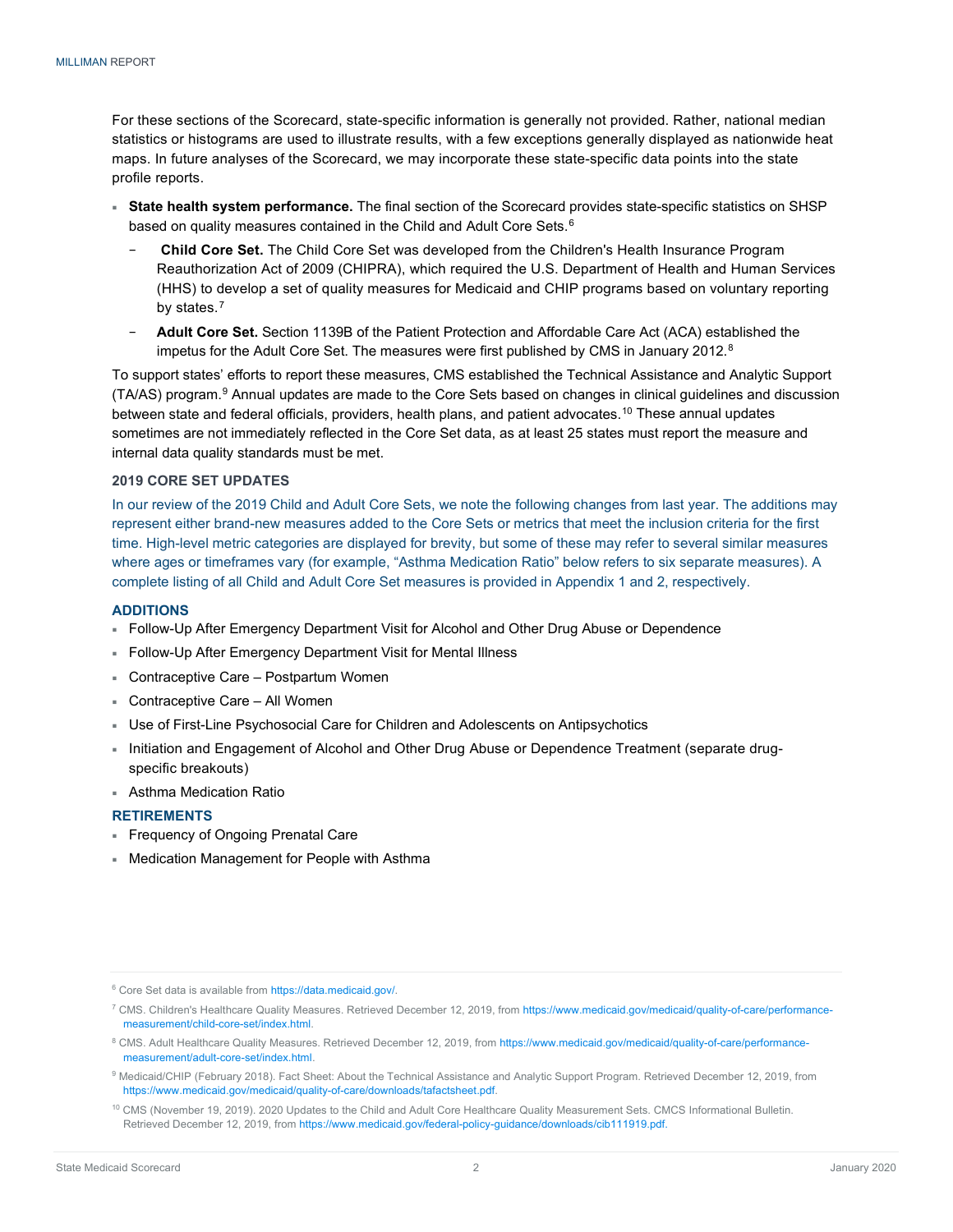Furthermore, we would also like to bring attention to the Behavioral Health and Maternity Core Sets first created in 2018.<sup>[11](#page-5-2) [12](#page-5-3)</sup> These do not contain new information, as they are targeted subsets of measures taken from both the Child and Adult Core Sets. However, these selective groupings allow for easy identification of the measures most relevant to CMS's efforts in these high priority areas of care.

All newly reported measures as well as those identified in the Behavioral Health and Maternity Core Sets are indicated accordingly in the appendices of this report.

### <span id="page-5-0"></span>Assessing variances in reporting between states

Upon announcement of the first iteration of the Scorecard, the National Association of Medicaid Directors (NAMD) issued a press release expressing caution when using and interpreting the Scorecard's SHSP measures<sup>13</sup>. The Medicaid Directors' concerns primarily related to the following factors:

- Reporting completeness (number of measures reported by a state)
- Methodology employed by a state to report a particular measure (claims-based or claims and medical record review)
- Variances in the populations underlying the reported measures (e.g., non-disabled vs. dual-eligible populations)

To better understand the available data contained in the SHSP section of the Scorecard, last year we explored the issues identified by NAMD and the extent to which they may limit the ability for users to compare state Medicaid program performance. Complete results of this analysis are provided in last year's report.

Taking into consideration the state-level differences NAMD has highlighted, we control for the reporting methodology and underlying population for each measure when drawing comparisons in the state profile reports, discussed in more detail below.

## <span id="page-5-1"></span>State profile reports

The state profile reports provide a detailed look at each state's quality metrics, in comparison to comparable states, as well as year-over-year performance changes. The state profiles are similar to last year's versions, with a few enhancements based on user feedback. We provide an overview of the components provided in each state profile below.

The quality metrics are first displayed in "radar" charts. There are separate charts for the Child and Adult Core Set measures, along with the Behavioral Health and Maternity Core Sets which are new for this year. The radar charts are intended to illustrate performance relative to other states, limited to only those states that have reported measures on the same basis (i.e., controlling for methodology and population). An example of a state chart is shown below.

<span id="page-5-2"></span><sup>11</sup> CMS. 2018 Core Set of Behavioral Health Measures for Medicaid and CHIP. Retrieved December 12, 2019, from [https://www.medicaid.gov/medicaid/quality-of-care/downloads/performance-measurement/2018-bh-core-set.pdf.](https://www.medicaid.gov/medicaid/quality-of-care/downloads/performance-measurement/2018-bh-core-set.pdf)

<span id="page-5-3"></span><sup>12</sup> CMS. 2018 Core Set of Maternal and Perinatal Health Measures for Medicaid and CHIP. Retrieved December 12, 2019, from [https://www.medicaid.gov/medicaid/quality-of-care/downloads/performance-measurement/2018-maternity-core-set.pdf.](https://www.medicaid.gov/medicaid/quality-of-care/downloads/performance-measurement/2018-maternity-core-set.pdf)

<span id="page-5-4"></span><sup>13</sup> NAMD (June 4, 2018). NAMD Statement on the CMS Scorecard. Retrieved December 12, 2019, from [http://medicaiddirectors.org/wp](http://medicaiddirectors.org/wp-content/uploads/2018/06/Scorecard-1.0-NAMD-Statement_FINAL.pdf)[content/uploads/2018/06/Scorecard-1.0-NAMD-Statement\\_FINAL.pdf.](http://medicaiddirectors.org/wp-content/uploads/2018/06/Scorecard-1.0-NAMD-Statement_FINAL.pdf)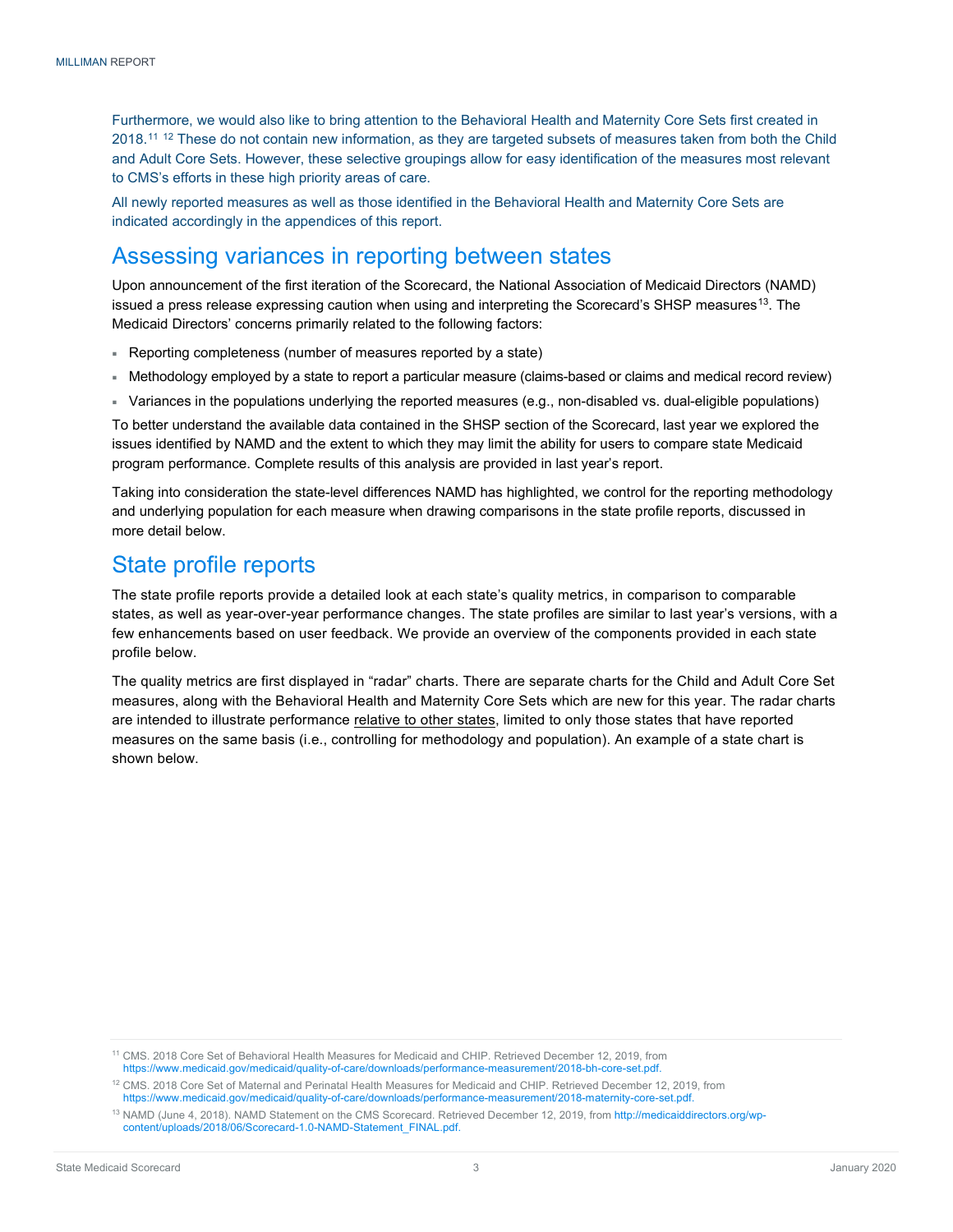

#### **HOW TO INTERPRET THE RADAR CHARTS**

- The state charts measure a rate on each axis (or "spoke").
- Rates are only included when there are at least 10 states using the same population and reporting methodology.
- Rates are displayed on a percentile basis (compared to those states using the same population and reporting methodology for that rate).
- Points near the outside of the circle reflect better relative performance. For example, California reported very favorable rates for FUH-CH 1 and FUH-CH 2 (hospitalizations for mental illness with a follow-up visit within 30 or 7 days, respectively), so those points fall near the outer circle representing 100%.
- Rates are grouped and color-coded by domain to facilitate the understanding of broad, domain-level trends.

#### <span id="page-6-0"></span>**ENHANCEMENTS MADE THIS YEAR**

- We display the measure abbreviations included in the Core Sets instead of domain-level identifiers.
- To facilitate review by domain, the measures are color-coded.
- The charts feature all comparable measures reported in one year only. Previously the radar charts had two separate lines for different years, but this imposed a constraint on the amount of information displayed, as only metrics reported in both years would be considered. Performance changes over time are now displayed in new visualizations later in the state profile appendices.

There are cases when a state reports Medicaid and CHIP populations separately. In these instances, we calculate a weighted average of the rates, using the children's enrollment report from CMS.[14](#page-6-1) While California's Child Core Set has a significant number of comparable measures, other states with less complete reporting or fewer comparable measures will have significantly fewer measures illustrated in the radar chart. To the extent there are fewer than three comparable measures, a radar chart cannot be created.

These charts are intended to provide brief snapshots of each state's reporting. In addition to the radar charts, each state profile report includes more detailed metrics for each quality measure in tabular format, such as the raw rate, equivalent percentile, number of comparable states, and select distribution statistics for the comparable rates. An example of a state table is shown in Figure 2.

<span id="page-6-1"></span><sup>&</sup>lt;sup>14</sup> The FY 2018 version is available at[: https://www.medicaid.gov/chip/downloads/fy-2018-childrens-enrollment-report.pdf.](https://www.medicaid.gov/chip/downloads/fy-2018-childrens-enrollment-report.pdf)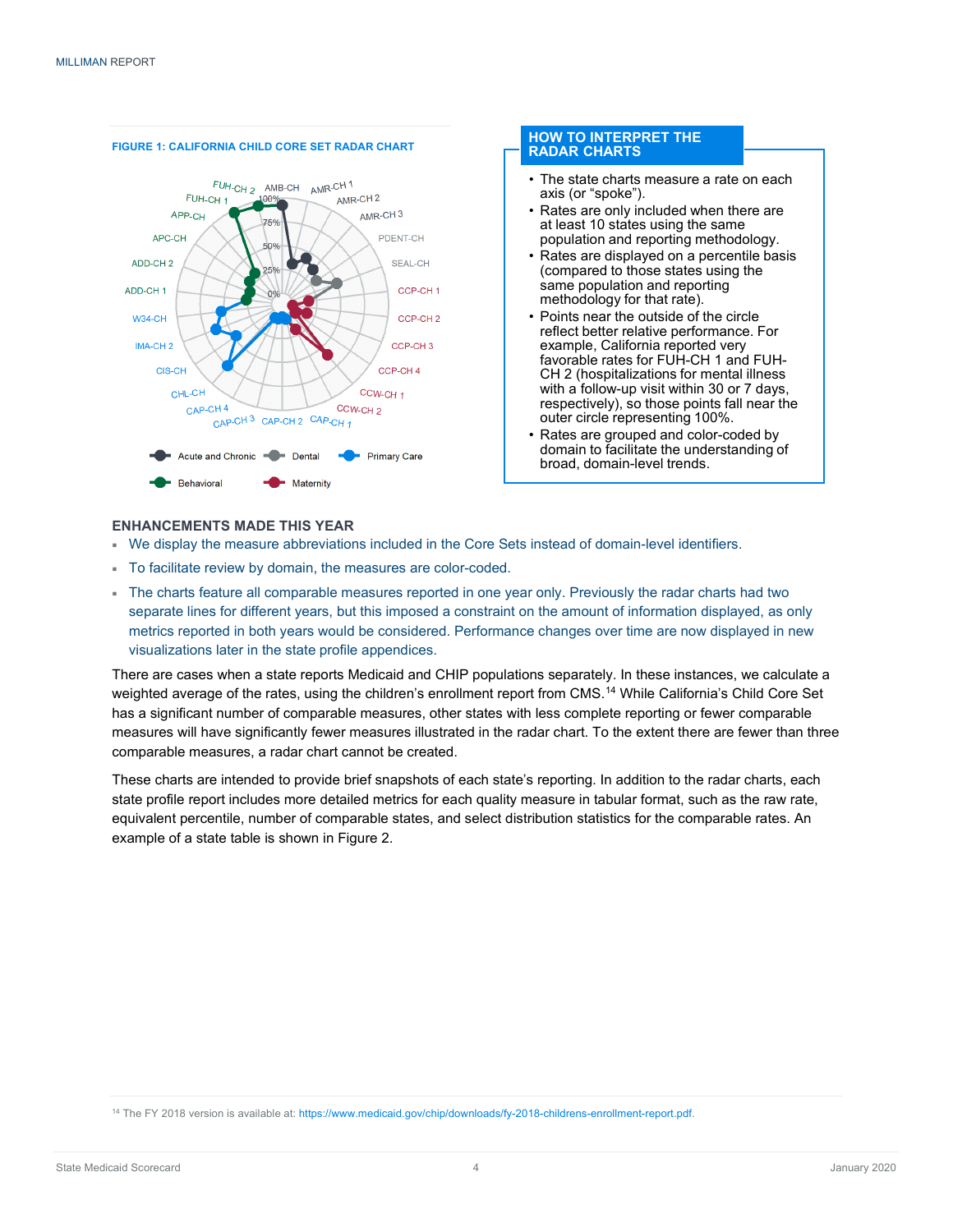#### **FIGURE 2: CALIFORNIA FFY 2018 CHILD CORE SET METRICS**

| ID                                             | Rate      | #<br>Com p. | Performance Lowest<br>Percentile | Quartile  | Median    | <b>Highest</b><br>Quartile |  |
|------------------------------------------------|-----------|-------------|----------------------------------|-----------|-----------|----------------------------|--|
| Care of Acute and Chronic Conditions           |           |             |                                  |           |           |                            |  |
| $AMB-CH1,2$                                    | 35.2      | 40          | 92%                              | 37.2      | 43.5      | 49.9                       |  |
| AMR-CH 1 <sup>5</sup>                          | 0.680     | 29          | 32%                              | 0.667     | 0.723     | 0.765                      |  |
| AMR-CH $2^5$                                   | 0.616     | 29          | 43%                              | 0.597     | 0.627     | 0.663                      |  |
| $AMR-CH35$                                     | 0.654     | 28          | 37%                              | 0.640     | 0.689     | 0.713                      |  |
| <b>Dental and Oral Health Services</b>         |           |             |                                  |           |           |                            |  |
| PDENT-CH                                       | 0.459     | 51          | 32%                              | 0.445     | 0.480     | 0.524                      |  |
| <b>SEAL-CH</b>                                 | 0.240     | 31          | 50%                              | 0.209     | 0.240     | 0.263                      |  |
| <b>Maternal and Perinatal Health</b>           |           |             |                                  |           |           |                            |  |
| <b>CCP-CH 14,5</b>                             | 0.006     | 19          | 17%                              | 0.009     | 0.021     | 0.032                      |  |
| CCP-CH $2^{4,5}$                               | 0.035     | 20          | 0%                               | 0.133     | 0.169     | 0.219                      |  |
| CCP-CH 34,5                                    | 0.016     | 19          | 17%                              | 0.029     | 0.037     | 0.076                      |  |
| CCP-CH $4^{4,5}$                               | 0.091     | 20          | 5%                               | 0.312     | 0.408     | 0.466                      |  |
| <b>CCW-CH 14, 5</b>                            | 0.058     | 16          | 60%                              | 0.045     | 0.053     | 0.069                      |  |
| CCW-CH 24.5                                    | 0.225     | 17          | 19%                              | 0.229     | 0.272     | 0.321                      |  |
| $L$ BW-CH $1, 4$                               | <b>NA</b> | <b>NA</b>   | <b>NA</b>                        | <b>NA</b> | <b>NA</b> | <b>NA</b>                  |  |
| $PPC-CH4$                                      | 0.560     | 3           | ΝA                               | ΝA        | ΝA        | ΝA                         |  |
| <b>Primary Care Access and Preventive Care</b> |           |             |                                  |           |           |                            |  |
| AWC-CH                                         | <b>NA</b> | ΝA          | ΝA                               | ΝA        | ΝA        | <b>NA</b>                  |  |
| CAP-CH <sub>1</sub>                            | 0.911     | 40          | 5%                               | 0.946     | 0.958     | 0.966                      |  |
| CAP-CH <sub>2</sub>                            | 0.823     | 41          | 3%                               | 0.865     | 0.884     | 0.902                      |  |
| CAP-CH <sub>3</sub>                            | 0.856     | 41          | 5%                               | 0.896     | 0.912     | 0.938                      |  |
| CAP-CH 4                                       | 0.830     | 41          | 5%                               | 0.880     | 0.912     | 0.926                      |  |
| CHL-CH                                         | 0.582     | 41          | 75%                              | 0.451     | 0.493     | 0.582                      |  |
| CIS-CH                                         | 0.705     | 20          | 47%                              | 0.655     | 0.706     | 0.754                      |  |
| DEV-CH                                         | <b>NA</b> | <b>NA</b>   | <b>NA</b>                        | <b>NA</b> | <b>NA</b> | <b>NA</b>                  |  |
| IMA-CH 1                                       | NA        | ΝA          | ΝA                               | ΝA        | ΝA        | <b>NA</b>                  |  |
| IMA-CH <sub>2</sub>                            | 0.413     | 20          | 63%                              | 0.277     | 0.363     | 0.453                      |  |
| $W15-CH4$                                      | <b>NA</b> | ΝA          | ΝA                               | <b>NA</b> | ΝA        | ΝA                         |  |
| <b>W34-CH</b>                                  | 0.754     | 16          | 53%                              | 0.678     | 0.738     | 0.789                      |  |
| WCC-CH                                         | ΝA        | ΝA          | ΝA                               | ΝA        | ΝA        | ΝA                         |  |
| <b>Behavioral Healthcare</b>                   |           |             |                                  |           |           |                            |  |
| ADD-CH 1 <sup>3</sup>                          | 0.436     | 38          | 27%                              | 0.428     | 0.487     | 0.565                      |  |
| $ADD-CH23$                                     | 0.525     | 37          | 25%                              | 0.525     | 0.618     | 0.659                      |  |
| $APC$ -CH $^{1,3}$                             | 0.033     | 34          | 30%                              | 0.019     | 0.029     | 0.035                      |  |
| $APP-CH3, 5$                                   | 0.591     | 26          | 32%                              | 0.582     | 0.630     | 0.691                      |  |
| FUH-CH $1^3$                                   | 0.804     | 37          | 97%                              | 0.563     | 0.652     | 0.742                      |  |
| $FUH-CH 23$                                    | 0.678     | 38          | 95%                              | 0.349     | 0.428     | 0.544                      |  |

1. Lower rates are better for these measures.

2. These measures are not expressed as percentages.

3. These measures are part of the Behavioral Health Core Set.

4. These measures are part of the Maternity Core Set.

5. These measures are newly available in the 2018 Core Set. They could be either new measures entirely, or did not previously meet reporting thresholds.

Note that, for select measures, a lower rate indicates a higher performance level. These measures are marked by a "1" in the appendices. For these measures, the "Lowest Quartile" reflects better performance relative to the Median and "Highest Quartile."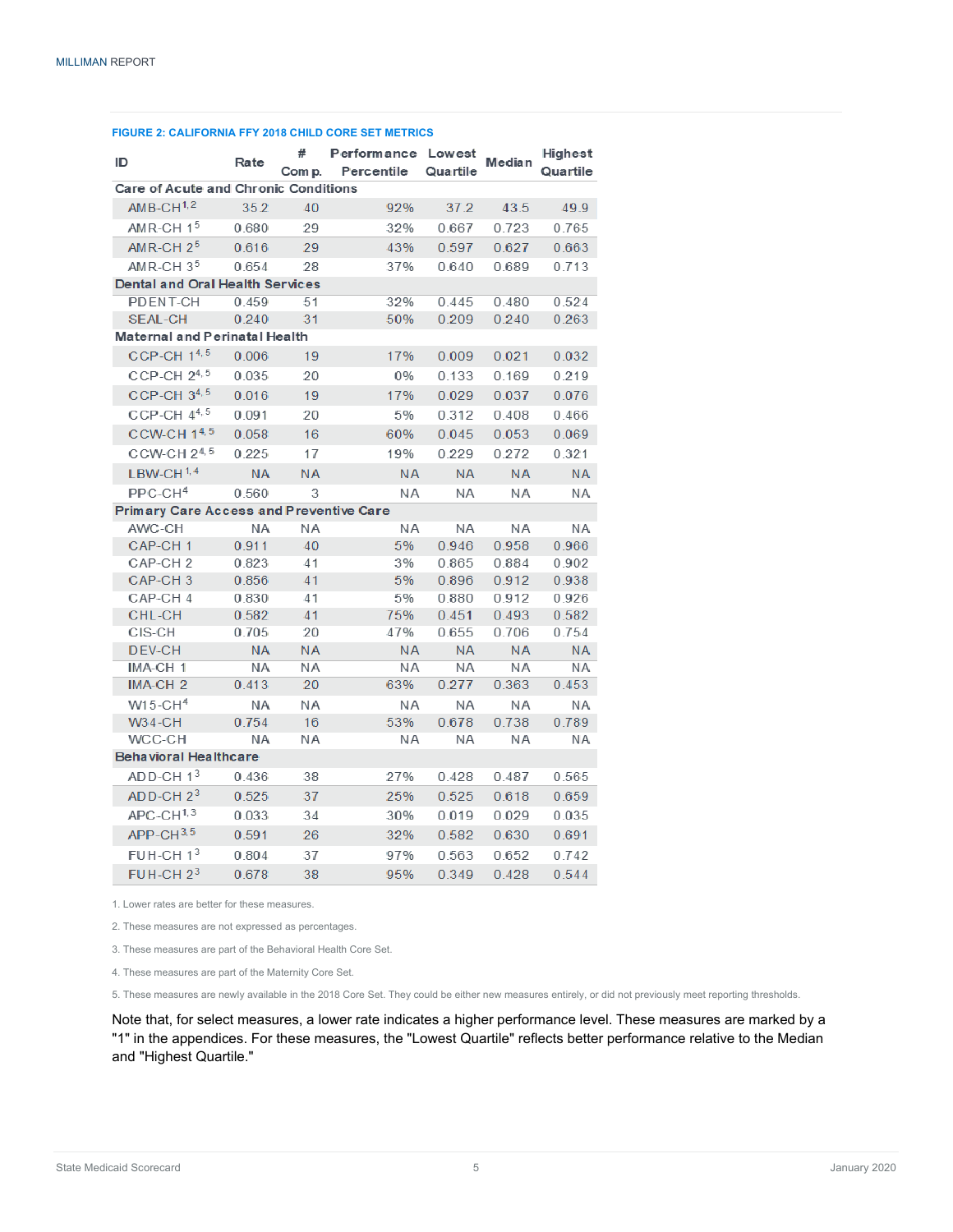Additionally, as noted above, since the radar charts no longer display lines for two years, we added another visualization that displays performance changes over time. These charts display the change in actual performance rates from year to year. The previous charts from last year's analysis showed changes in performance percentiles between years, which could be influenced by changes in other states, whereas this new visualization isolates the change for the selected state only. An example is shown below:



#### **FIGURE 3: CALIFORNIA CHILD CORE SET PERFORMANCE CHANGES FROM 2017 TO 2018**

- Only measures that are reported on a percentage basis are included, to better allow for interpretability of the magnitude of change.
- There is a vertical line at zero, indicating no change in performance.
- Metrics are displayed in order of largest improvement to smallest improvement (or greatest decline, if performance has deteriorated).
- Measures where a lower rate is more desirable, e.g., low birth weights, are indicated with an asterisk and have the respective changes flipped, such that a decrease is appropriately reflected on the positive (right) side of the chart.
- Similar to the radar charts, the measures are color-coded by domain to facilitate review.

Finally, key considerations when evaluating the information contained in the state profile reports include:

- **Social determinants.** Low performance percentiles do not necessarily indicate the Medicaid program is operating poorly relative to other states. As the health policy community has gained a better understanding of how social determinants of health influence healthcare outcomes, such disparities between states should be recognized when evaluating results and opportunities for improvement.
- **Non-Medicaid health policy.** Differences in state performance on certain metrics may also be influenced by variation in overall statewide health policy such as state health department regulations. The distinct approaches and areas of emphasis among states should also be considered when reviewing the Scorecard results.
- **Data reliance.** The performance measures made available by CMS are dependent upon the underlying data behind the measures. To the extent a state has difficulty in reporting a measure or incomplete data, it will influence the quality metric's performance rate. Data for this report was obtained through [data.medicaid.gov](https://data.medicaid.gov/) in September 2019. Values are displayed without modification.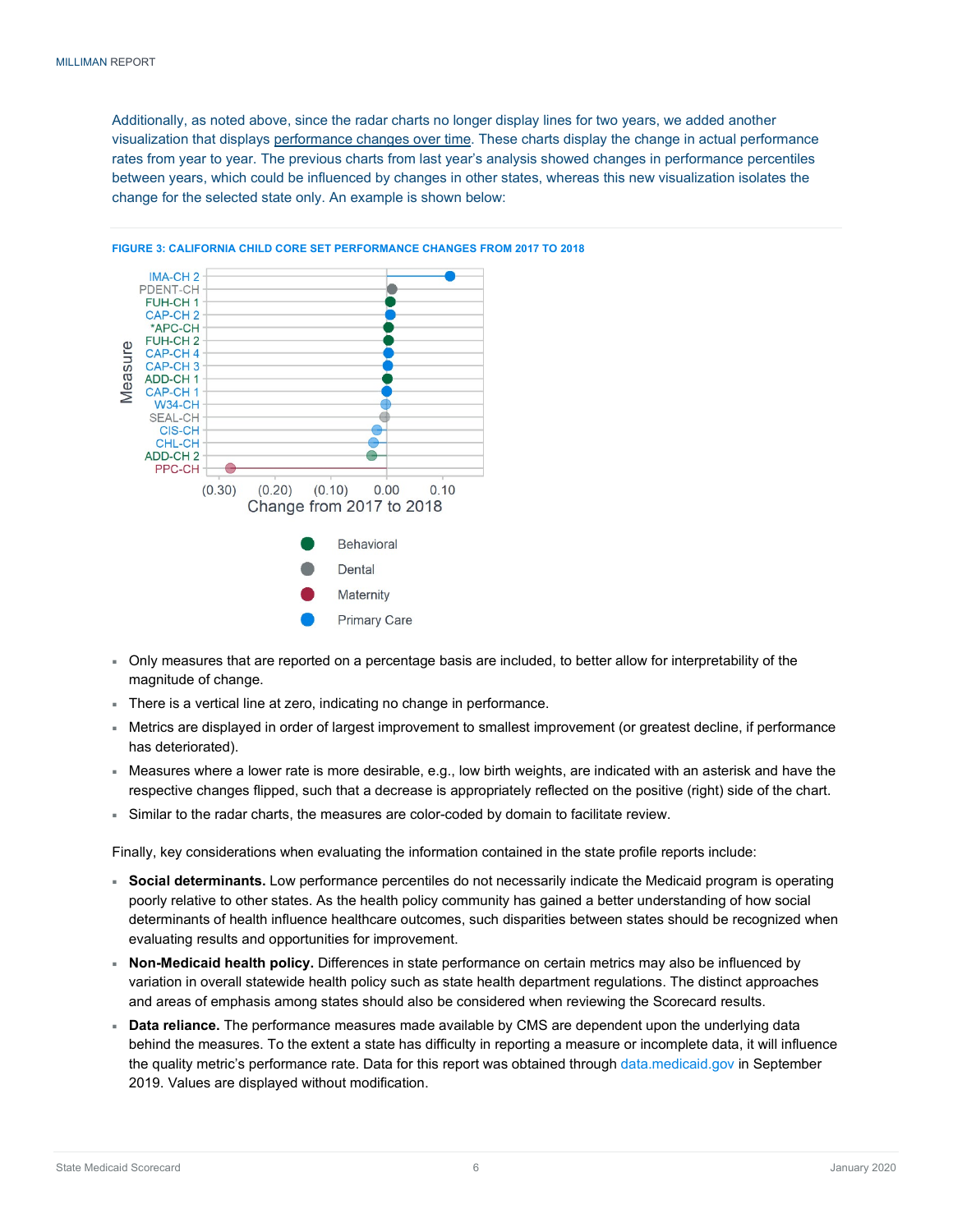**Future reporting.** As CMS refines the Core Set measurements and states are able to provide more complete reporting, the usability of the Core Set data is likely to improve. Future performance assessments are likely to be impacted by these changes and may provide more robust benchmarking opportunities.

# <span id="page-9-0"></span>Behavioral health focus

We conclude this report with a deeper dive into the new behavioral health measures to shine a light on this critical component of today's healthcare landscape. The opioid epidemic continues to be a major health crisis and societal issue in the United States. While this situation affects many individuals across the nation, the Medicaid population has been found to be particularly vulnerable.<sup>[15](#page-9-2)</sup> In response, the federal and state governments have placed particular emphasis on substance use disorder (SUD) treatment, and behavioral health more generally in recent years. The Administration has issued letters to State Medicaid Directors exploring additional initiatives for treatment of SUD and serious mental illness (SMI) in the form of section 1115 waivers.<sup>[16](#page-9-3) [17](#page-9-4)</sup> Many states have taken advantage of these opportunities as the nation works together towards a solution.[18](#page-9-5) [19](#page-9-6)

This emphasis on behavioral healthcare has extended to the Scorecard in the form of newly reported measures, greater granularity for certain measures, and the creation of the targeted Behavioral Health Core Set. Given the significance of this topic, we analyzed these metrics in greater detail. We do not intend for this to be a complete report on the state of behavioral health in Medicaid today, but rather a closer look at these quality metrics that may encourage readers to consider how this data may be used to facilitate best practices that lead to improved outcomes.

#### <span id="page-9-1"></span>**PERFORMANCE DIFFERENCES BETWEEN STATES**

The behavioral health metrics indicate significant variation in performance between states. When sorting all metrics according to standard deviation (controlling for reporting methodology and population), we found many of the behavioral health metrics to be among the most widely dispersed. This is not always the case – for example, Primary Care Access and Preventive Care measures related to immunizations for children and adolescents (CIS-CH and IMA-CH, respectively) exhibit wide variation, whereas the Behavioral Healthcare measure of multiple concurrent antipsychotic usage (APC-CH) features a tight distribution – but behavioral health generally seems to be the domain with the greatest nationwide variance.

To illustrate this point, see the plots below contrasting some behavioral health metrics with other measures that are more consistent between states. For all measures, the top performing states are indicated.

<span id="page-9-2"></span><sup>15</sup> MACPAC (June 2017). Chapter 2: Medicaid and the Opioid Epidemic. Retrieved December 12, 2019, from [https://www.macpac.gov/wp](https://www.macpac.gov/wp-content/uploads/2017/06/Medicaid-and-the-Opioid-Epidemic.pdf)[content/uploads/2017/06/Medicaid-and-the-Opioid-Epidemic.pdf.](https://www.macpac.gov/wp-content/uploads/2017/06/Medicaid-and-the-Opioid-Epidemic.pdf)

<span id="page-9-3"></span><sup>&</sup>lt;sup>16</sup> CMS (November 1, 2017). Letter to State Medicaid Directors RE: Strategies to Address the Opioid Epidemic. Retrieved December 12, 2019, from [https://www.medicaid.gov/federal-policy-guidance/downloads/smd18011.pdf.](https://www.medicaid.gov/federal-policy-guidance/downloads/smd18011.pdf)

<span id="page-9-4"></span><sup>&</sup>lt;sup>17</sup> CMS (November 13, 2018). Letter to State Medicaid Directors RE: Opportunities to Design Innovative Service Delivery Systems for Adults with a Serious Mental Illness or Children with a Serious Emotional Disturbance. Retrieved December 12, 2019, fro[m https://www.medicaid.gov/federal](https://www.medicaid.gov/federal-policy-guidance/downloads/smd17003.pdf)[policy-guidance/downloads/smd17003.pdf.](https://www.medicaid.gov/federal-policy-guidance/downloads/smd17003.pdf)

<span id="page-9-5"></span><sup>&</sup>lt;sup>18</sup> CMS. Section 1115 Demonstrations: Substance Use Disorders, Serious Mental Illness, and Serious Emotional Disturbance. Retrieved December 12, 2019, fro[m https://www.medicaid.gov/medicaid/section-1115-demo/substance-use-disorder-demonstrations/index.html.](https://www.medicaid.gov/medicaid/section-1115-demo/substance-use-disorder-demonstrations/index.html)

<span id="page-9-6"></span><sup>19</sup> KFF. Medicaid Waiver Tracker: Approved and Pending Section 1115 Waivers by State. Retrieved December 12, 2019, from [https://www.kff.org/medicaid/issue-brief/medicaid-waiver-tracker-approved-and-pending-section-1115-waivers-by-state/.](https://www.kff.org/medicaid/issue-brief/medicaid-waiver-tracker-approved-and-pending-section-1115-waivers-by-state/)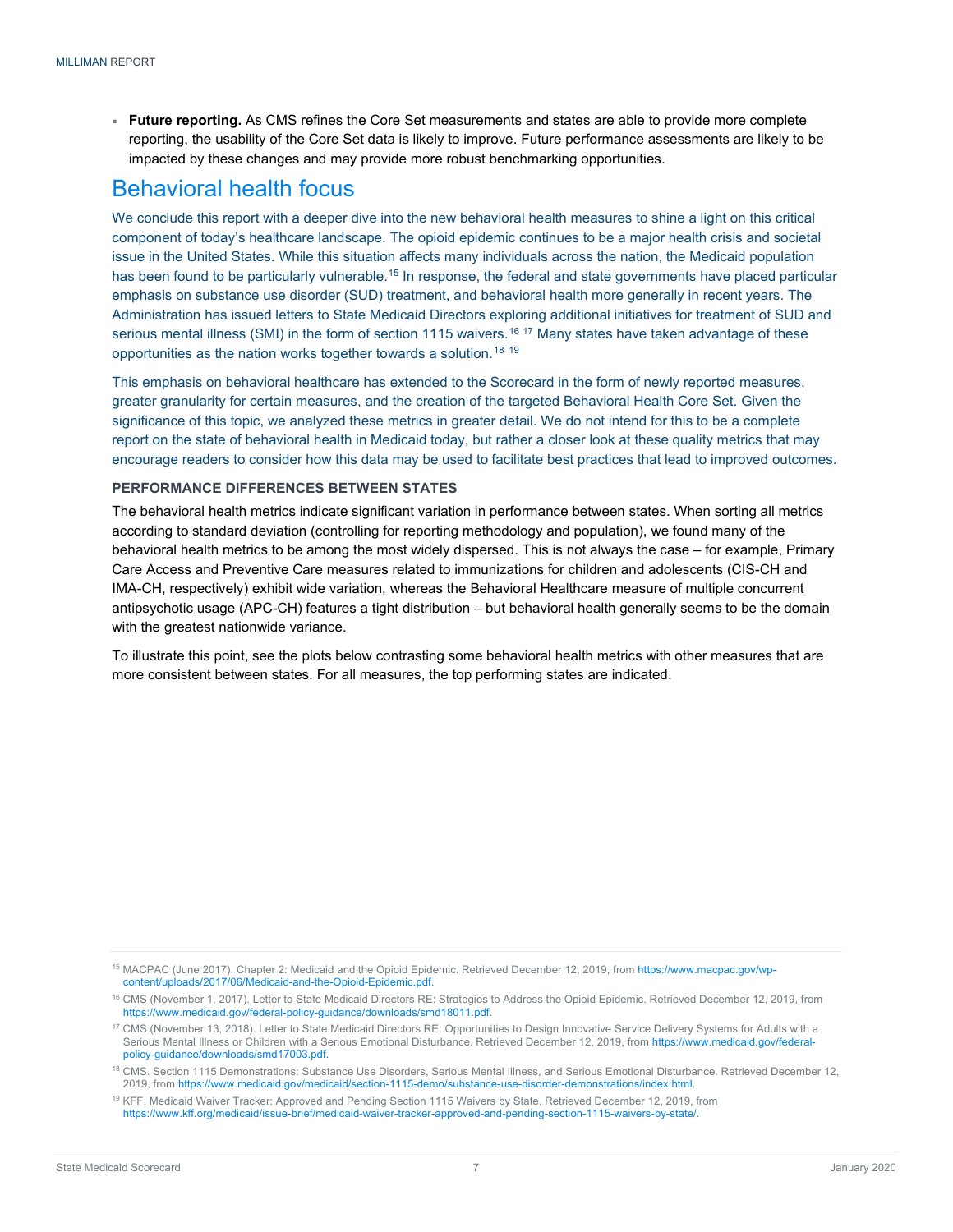#### **FIGURE 4: BEHAVIORAL HEALTH EXAMPLE – SUBSTANTIAL VARIATION**





#### **FIGURE 5: NON-BEHAVIORAL HEALTH EXAMPLE – LESS VARIATION**



It is evident that for these behavioral health metrics, there is less uniformity among states. It could be worth researching best practices and treatment protocols utilized by top performing states to see if similar programs could be implemented in other states (or perhaps the collection and reporting of data needs to be improved). Consideration of both of those items are in alignment with the Scorecard goals of transparently tracking progress and developing best practices. Hopefully over time, this leads to improved outcomes across the board as all stakeholders work to close these performance gaps.

#### <span id="page-10-0"></span>**ADDITIONAL MEASURES**

Another takeaway when looking into the behavioral healthcare metrics is the proliferation of measures. This manifests itself in two ways:

- 1. The inclusion of newly reported measures, such as the use of first-line psychosocial care for children and adolescents on antipsychotics (APP-CH), or
- 2. The division of an existing measure into several distinct measures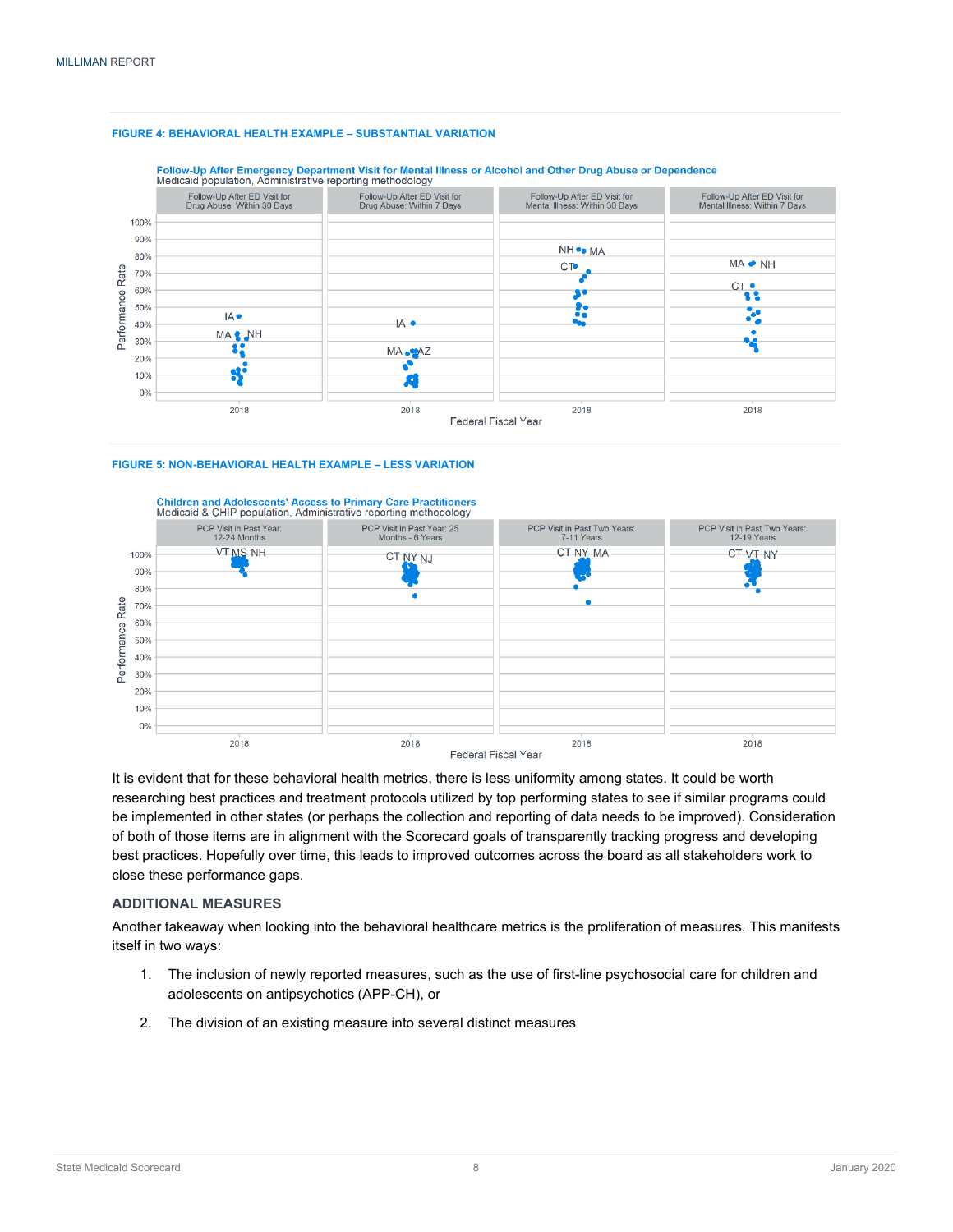We would like to dig deeper into an example of the second item listed above: the initiation and engagement of alcohol and other drug abuse or dependence treatment (IET-AD). In previous years, this was recorded as two separate measures, as there was already a distinction between *initiation* (starting treatment within 14 days of diagnosis) and *engagement* (starting treatment and receiving two or more additional services within 34 days of initiation).[20](#page-11-0) In the latest Adult Core Set, these measures have been split out into eight distinct measures: two that correspond to the original aggregate measures, but also more narrowly focused measures that specifically address alcohol, opioid, and other drug diagnoses separately.<sup>[21](#page-11-1)</sup> The plots below illustrate the large increase in the relevant information now available for this topic. As discussed earlier, there continues to be quite a bit of variation between state performance levels, but we can see that there are some distinct high performers for each of the separate SUD categories. Performance differences between the different drug diagnosis categories is evident as well.

#### **FIGURE 6: PREVIOUS IET-AD MEASURES**



#### **FIGURE 7: LATEST IET-AD MEASURES**

Initiation and Engagement of Alcohol and Other Drug Abuse or Dependence Treatment Medicaid population. Administrative reporting methodology Other Drug: Initiated<br>and Engaged Opioid: Initiated and Aggregate: Initiated Alcohol: Initiated Opioid: Initiated Other Drug: Initiated Alcohol: Initiated Aggregate: Initiated gregate: militar<br>and Engaged and Engaged Engaged 100% 90% 80% Performance Rate 70%  $\overline{O}$ H  $V$ T 60% **MO**  $\cap H$ NY<br>OH PA  $\cap H$ 50% ЮĪ  $-c<sub>T</sub>$ **TN**  $\overline{M}$ **NY** CT<sup>1</sup> 40% PA CT. **CT**  $\cdot$  CT CT 30%  $P A$ VT PA  $\bullet$ **NY** 20% 10%  $0%$ 2018 2018 2018 2018 2018 2018 2018 2018 Federal Fiscal Year

<span id="page-11-0"></span><sup>20</sup> CMS (August 2019). Core Set of Adult Healthcare Quality Measures for Medicaid. Retrieved December 12, 2019, from [https://www.medicaid.gov/medicaid/quality-of-care/downloads/medicaid-adult-core-set-manual.pdf.](https://www.medicaid.gov/medicaid/quality-of-care/downloads/medicaid-adult-core-set-manual.pdf)

<span id="page-11-1"></span><sup>21</sup> Note that the aggregate measure does not simply represent the sum of the more specific measures, as the denominators for each vary.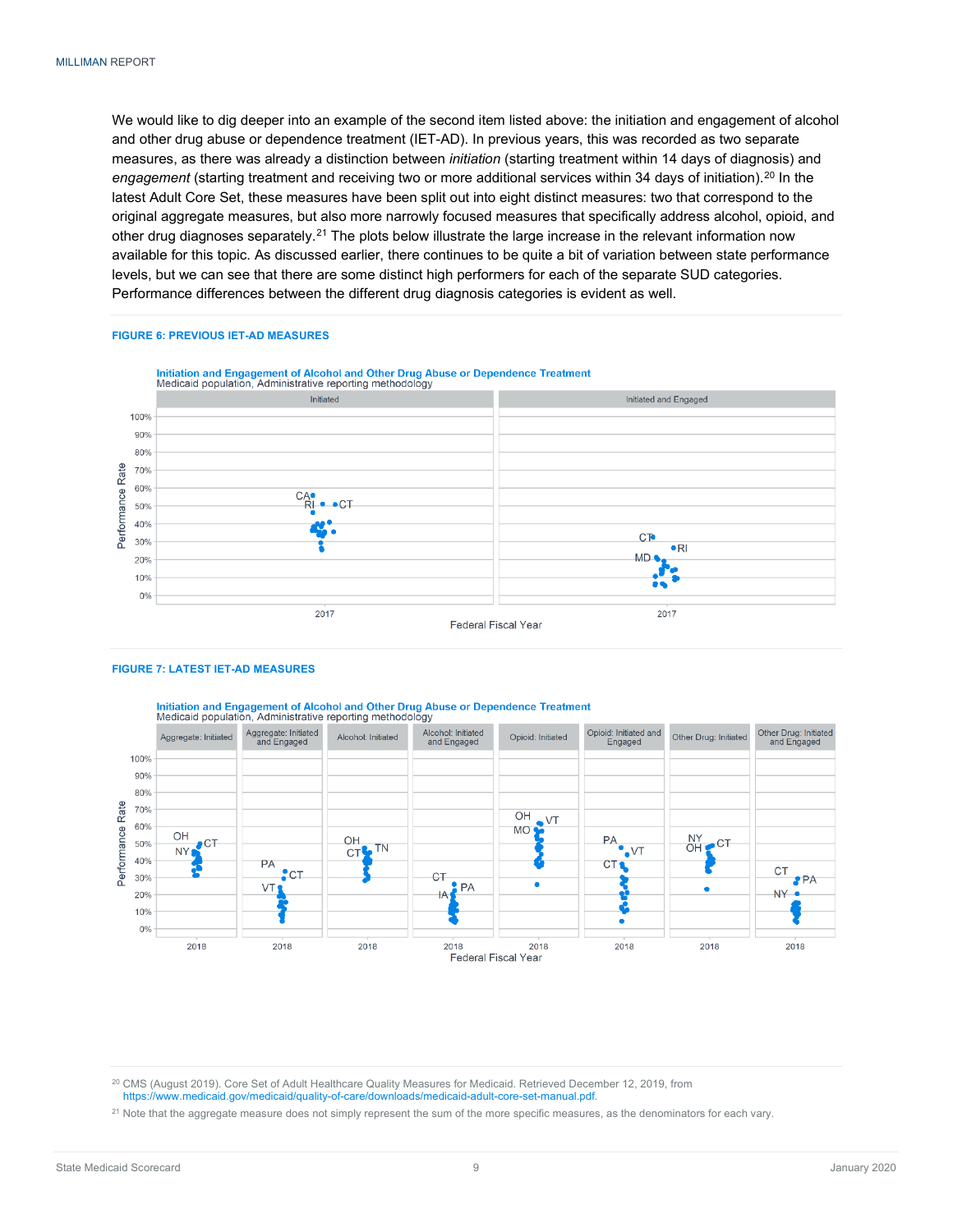#### <span id="page-12-0"></span>**KEY CONSIDERATIONS**

As one evaluates this information, the general caveats and comments pertinent to all measures (such as data reliance) certainly apply, but we also would like to highlight some more specific considerations that apply to the behavioral health metrics.

- **Varying impact of the opioid epidemic.** Just as there are differences between states in terms of how they report the data and for which populations, different states may also be affected disproportionately by the opioid epidemic.<sup>[22](#page-12-1)</sup> Similar to the consideration of social determinants of health, disparities between states should be recognized when evaluating results and opportunities for improvement.
- **Performance improvement lag.** There will be a gap between the timing of when an initiative or program change is implemented and when the results start to manifest in the data. For example, many states have taken advantage of the new 1115 waiver or state plan amendment opportunities related to SUD and SM[I23](#page-12-2), but it may take some time before meaningful change is measured and realized in the Scorecard data. The timing of programs and policies should be kept in mind when evaluating state results.

<span id="page-12-1"></span><sup>22</sup> For more information, please see[: https://www.milliman.com/en/Insight/opioid-use-disorder-in-the-united-states-diagnosed-prevalence-by-payer-age](https://www.milliman.com/en/Insight/opioid-use-disorder-in-the-united-states-diagnosed-prevalence-by-payer-age-sex-and-sta)[sex-and-sta.](https://www.milliman.com/en/Insight/opioid-use-disorder-in-the-united-states-diagnosed-prevalence-by-payer-age-sex-and-sta)

<span id="page-12-2"></span><sup>&</sup>lt;sup>23</sup> For more information, please see[: https://www.milliman.com/en/Insight/medicaids-winding-path-through-institutions-of-mental-disease.](https://www.milliman.com/en/Insight/medicaids-winding-path-through-institutions-of-mental-disease)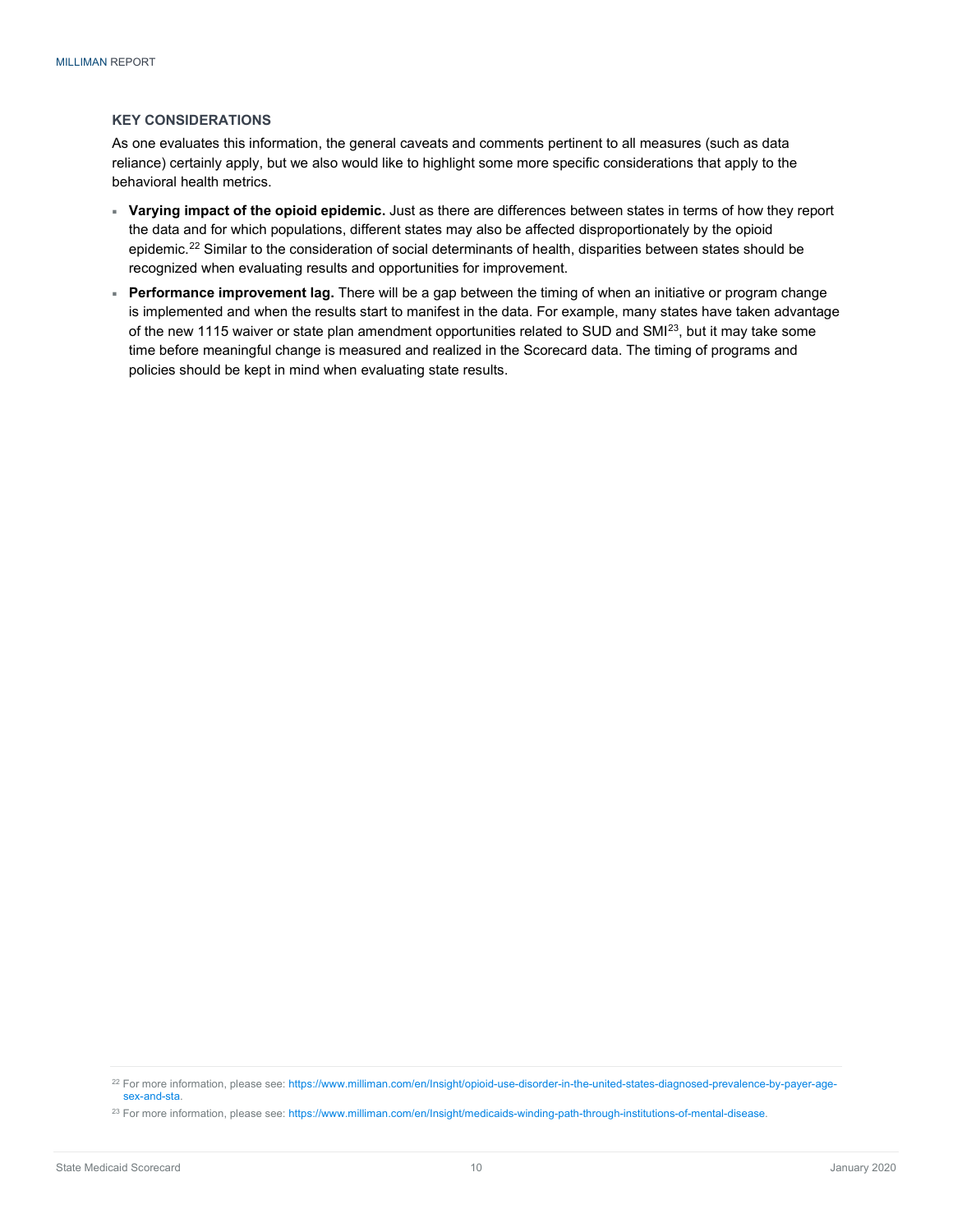# <span id="page-13-0"></span>Appendix 1: Child Core Set Measures

| ID                                          | <b>Definition</b>                                                                                                                                    |  |  |  |
|---------------------------------------------|------------------------------------------------------------------------------------------------------------------------------------------------------|--|--|--|
| <b>Care of Acute and Chronic Conditions</b> |                                                                                                                                                      |  |  |  |
| AMB-CH $^{1, 2}$                            | Emergency Department Visits per 1,000 Beneficiary Months: Ages 0-19                                                                                  |  |  |  |
| AMR-CH $15$                                 | Percentage with Persistent Asthma who had a Ratio of Controller Medications to Total Asthma<br>Medications of 0.50 or Greater: Ages 5-11             |  |  |  |
| AMR-CH $2^5$                                | Percentage with Persistent Asthma who had a Ratio of Controller Medications to Total Asthma<br>Medications of 0.50 or Greater: Ages 12-18            |  |  |  |
| AMR-CH $35$                                 | Percentage with Persistent Asthma who had a Ratio of Controller Medications to Total Asthma<br>Medications of 0.50 or Greater: Ages 5-18             |  |  |  |
|                                             | <b>Dental and Oral Health Services</b>                                                                                                               |  |  |  |
| PDENT-CH                                    | Percentage with at Least 1 Preventive Dental Service: Ages 1-20                                                                                      |  |  |  |
| <b>SEAL-CH</b>                              | Percentage at Elevated Risk of Dental Caries (Moderate or High Risk) who Received a Sealant on a<br>Permanent First Molar Tooth: Ages 6-9            |  |  |  |
| <b>Maternal and Perinatal Health</b>        |                                                                                                                                                      |  |  |  |
| CCP-CH $1^{4,5}$                            | Percentage of Postpartum Women Provided a Long-Acting Reversible Method of Contraception Within<br>3 Days of Delivery: Ages 15-20                    |  |  |  |
| CCP-CH $2^{4, 5}$                           | Percentage of Postpartum Women Provided a Long-Acting Reversible Method of Contraception Within<br>60 Days of Delivery: Ages 15-20                   |  |  |  |
| CCP-CH $3^{4, 5}$                           | Percentage of Postpartum Women Provided a Most Effective or Moderately Effective Method of<br>Contraception Within 3 Days of Delivery: Ages 15-20    |  |  |  |
| CCP-CH $4^{4, 5}$                           | Percentage of Postpartum Women Provided a Most Effective or Moderately Effective Method of<br>Contraception Within 60 Days of Delivery: Ages 15-20   |  |  |  |
| CCW-CH $1^{4,5}$                            | Percentage of Women at Risk for Unintended Pregnancy Provided a Long-Acting Reversible Method of<br>Contraception: Ages 15 to 20                     |  |  |  |
| CCW-CH $2^{4,\,5}$                          | Percentage of Women at Risk for Unintended Pregnancy Provided a Most Effective or Moderately<br>Effective Method of Contraception: Ages 15 to 20     |  |  |  |
| $LBW-CH^{1, 4}$                             | Percentage of Live Births that Weighed Less than 2,500 Grams                                                                                         |  |  |  |
| $PPC-CH4$                                   | Percentage of Women Delivering a Live Birth with a Prenatal Care Visit in the First Trimester or within<br>42 Days of Enrollment in Medicaid or CHIP |  |  |  |

1. Lower rates are better for these measures.

- 2. These measures are not expressed as percentages.
- 3. These measures are part of the Behavioral Health Core Set.
- 4. These measures are part of the Maternity Core Set.
- 5. These measures are newly available in the 2018 Core Set. They could be either new measures entirely, or did not previously meet reporting thresholds.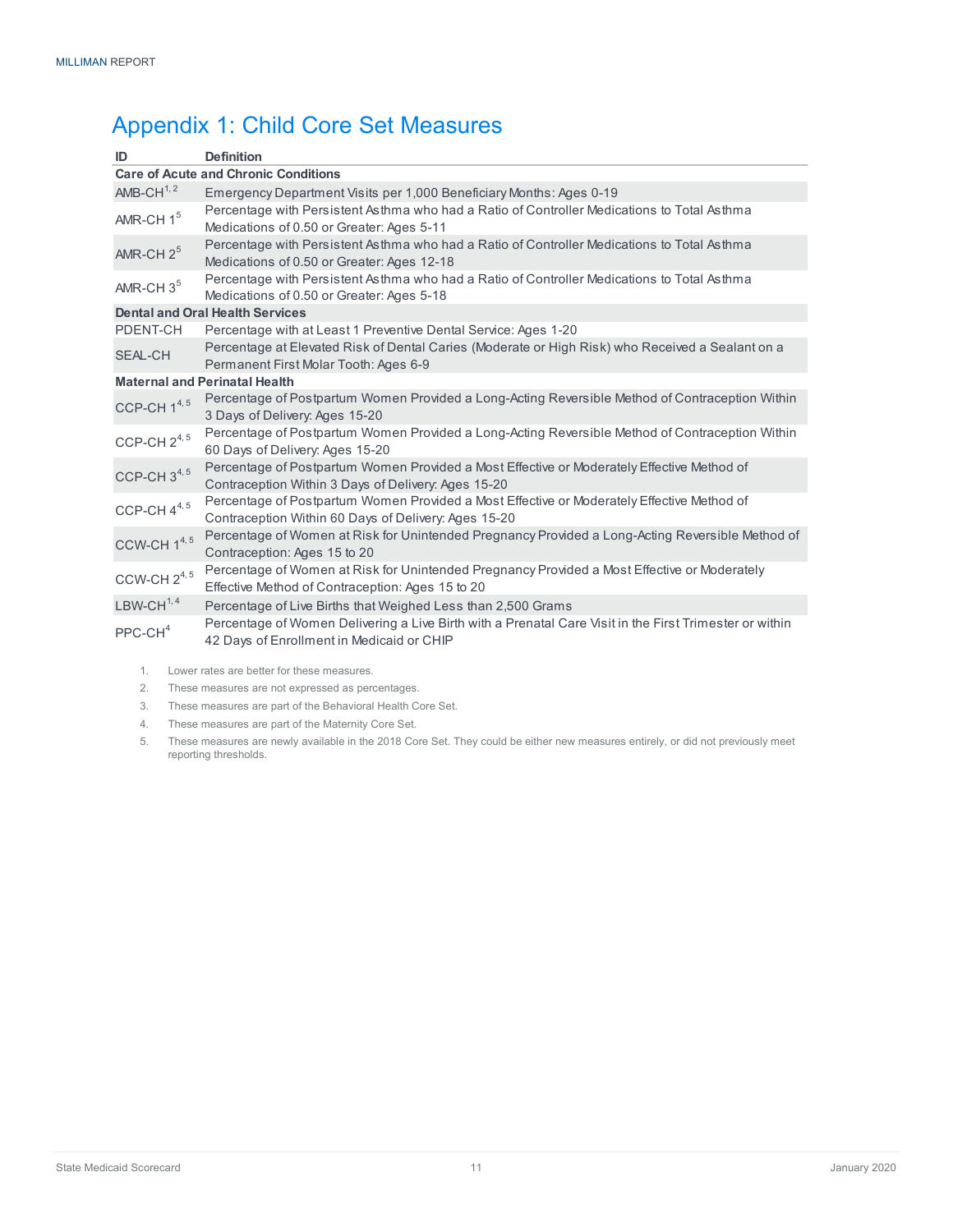# Appendix 1: Child Core Set Measures (cont.)

| ID                           | <b>Definition</b>                                                                                                                                                                                   |  |  |  |
|------------------------------|-----------------------------------------------------------------------------------------------------------------------------------------------------------------------------------------------------|--|--|--|
|                              | <b>Primary Care Access and Preventive Care</b>                                                                                                                                                      |  |  |  |
| AWC-CH                       | Percentage with at Least 1 Well-Care Visit with a Primary Care Practitioner or an                                                                                                                   |  |  |  |
|                              | Obstetrical/Gynecological Practitioner: Ages 12-21                                                                                                                                                  |  |  |  |
| CAP-CH <sub>1</sub>          | Percentage with a PCP Visit in the Past Year: Ages 12-24 Months                                                                                                                                     |  |  |  |
| CAP-CH <sub>2</sub>          | Percentage with a PCP Visit in the Past Year: Ages 25 Months-6 Years                                                                                                                                |  |  |  |
| CAP-CH <sub>3</sub>          | Percentage with a PCP Visit in the Past Two Years: Ages 7-11 Years                                                                                                                                  |  |  |  |
| CAP-CH4                      | Percentage with a PCP Visit in the Past Two Years: Ages 12-19 Years                                                                                                                                 |  |  |  |
| CHL-CH                       | Percentage of Sexually Active Women Screened for Chlamydia: Ages 16-20                                                                                                                              |  |  |  |
| CIS-CH                       | Percentage Up-to-Date on Immunizations (Combination 3) by their Second Birthday                                                                                                                     |  |  |  |
| DEV-CH                       | Percentage Screened for Risk of Developmental, Behavioral, and Social Delays Using a Standardized<br>Screening Tool: Ages 0-3                                                                       |  |  |  |
| IMA-CH <sub>1</sub>          | Percentage Receiving Meningococcal Conjugate and Tdap Vaccines (Combination 1) by their 13th<br>Birthday                                                                                            |  |  |  |
| IMA-CH <sub>2</sub>          | Percentage Completing the Human Papillomavirus (HPV) Vaccine Series by Their 13th Birthday                                                                                                          |  |  |  |
| $W15$ -CH <sup>4</sup>       | Percentage of Children who had 6 or More Well-Child Visits with a Primary Care Practitioner during the<br>First 15 Months of Life                                                                   |  |  |  |
| <b>W34-CH</b>                | Percentage who had 1 or More Well-Child Visits with a Primary Care Practitioner: Ages 3-6                                                                                                           |  |  |  |
| WCC-CH                       | Percentage who had an Outpatient Visit with a Primary Care Practitioner or Obstetrical/Gynecological<br>Practitioner who had Body Mass Index Percentile Documented in the Medical Record: Ages 3-17 |  |  |  |
| <b>Behavioral Healthcare</b> |                                                                                                                                                                                                     |  |  |  |
| ADD-CH $13$                  | Percentage Newly Prescribed ADHD Medication with 1 Follow-Up Visit During the 30-Day Initiation<br>Phase: Ages 6-12                                                                                 |  |  |  |
| ADD-CH $23$                  | Percentage Newly Prescribed ADHD Medication with at Least 2 Follow-Up Visits in the 9 Months<br>Following the Initiation Phase: Ages 6-12                                                           |  |  |  |
| $APC-CH1, 3$                 | Percentage on Two or More Concurrent Antipsychotic Medications: Ages 1-17                                                                                                                           |  |  |  |
| APP-CH $^{3,5}$              | Percentage who had a New Prescription for an Antipsychotic Medication and had Documentation of<br>Psychosocial Care as First-Line Treatment: Ages 1-17                                              |  |  |  |
| FUH-CH $13$                  | Percentage of Hospitalizations for Mental Illness with a Follow-Up Visit Within 30 Days of Discharge:<br><b>Ages 6-20</b>                                                                           |  |  |  |
| FUH-CH $23$                  | Percentage of Hospitalizations for Mental Illness with a Follow-Up Visit Within 7 Days of Discharge:<br><b>Ages 6-20</b>                                                                            |  |  |  |
|                              |                                                                                                                                                                                                     |  |  |  |

1. Lower rates are better for these measures.

2. These measures are not expressed as percentages.

3. These measures are part of the Behavioral Health Core Set.

4. These measures are part of the Maternity Core Set.

5. These measures are newly available in the 2018 Core Set. They could be either new measures entirely, or did not previously meet reporting thresholds.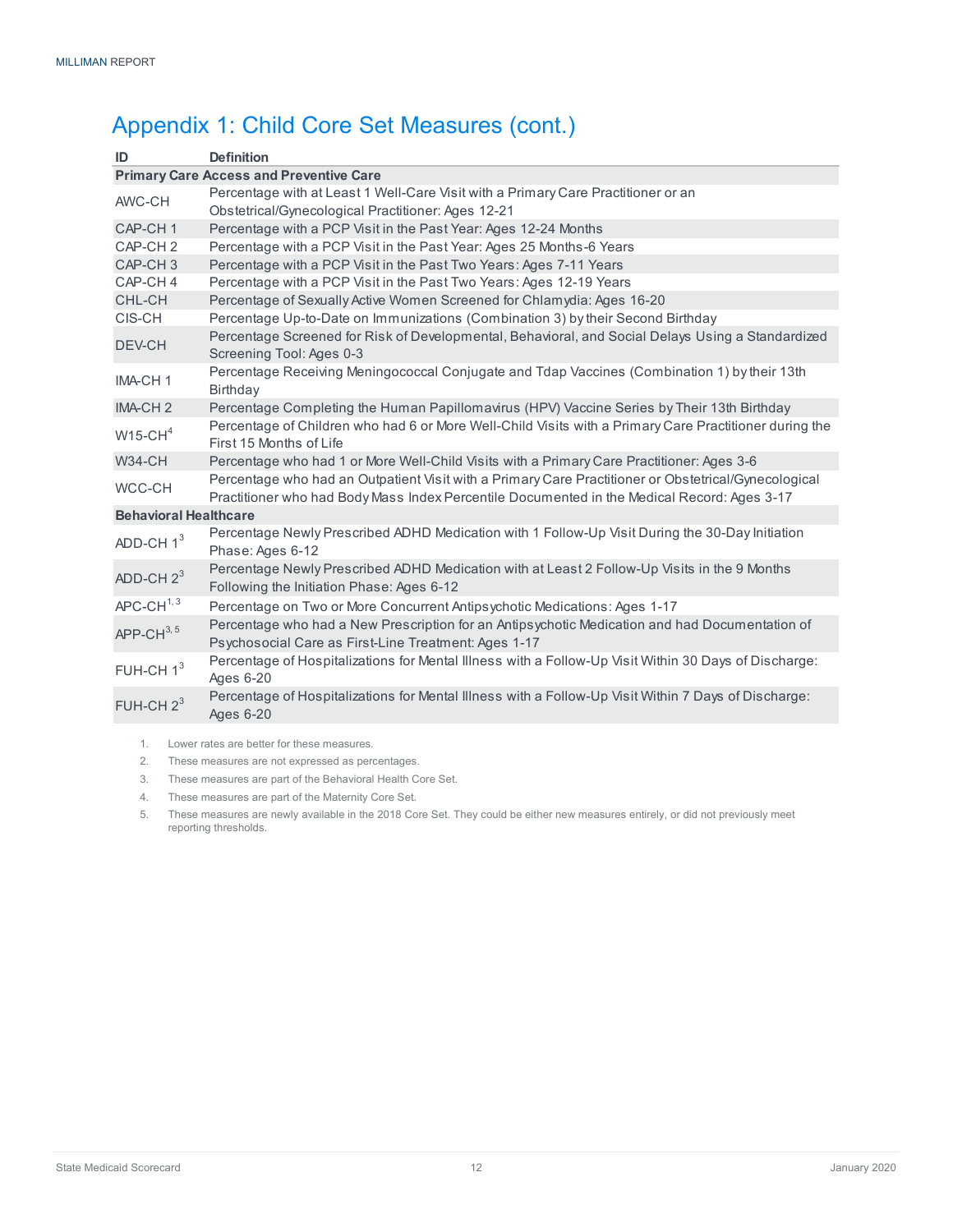# <span id="page-15-0"></span>Appendix 2: Adult Core Set Measures

| ID                                          | <b>Definition</b>                                                                                                                                  |  |  |  |  |
|---------------------------------------------|----------------------------------------------------------------------------------------------------------------------------------------------------|--|--|--|--|
| <b>Care of Acute and Chronic Conditions</b> |                                                                                                                                                    |  |  |  |  |
| $AMR$ -AD $1^5$                             | Percentage with Persistent Asthma who had a Ratio of Controller Medications to Total Asthma                                                        |  |  |  |  |
|                                             | Medications of 0.50 or Greater: Ages 19-50                                                                                                         |  |  |  |  |
| AMR-AD $2^5$                                | Percentage with Persistent Asthma who had a Ratio of Controller Medications to Total Asthma                                                        |  |  |  |  |
|                                             | Medications of 0.50 or Greater: Ages 19-64                                                                                                         |  |  |  |  |
| AMR-AD $3^5$                                | Percentage with Persistent Asthma who had a Ratio of Controller Medications to Total Asthma<br>Medications of 0.50 or Greater: Ages 51-64          |  |  |  |  |
| CBP-AD                                      | Percentage who had a Diagnosis of Hypertension and Whose Blood Pressure was Adequately<br>Controlled During the Measurement Year: Ages 18-64       |  |  |  |  |
| HA1C-AD                                     | Percentage with Diabetes (Type 1 or Type 2) who had a Hemoglobin A1c (HbA1c) Test: Ages 18-64                                                      |  |  |  |  |
| $HPC-AD1$                                   | Percentage with Diabetes (Type 1 or Type 2) who had Hemoglobin A1c in Poor Control (>9.0%): Ages<br>18-64                                          |  |  |  |  |
| <b>MPM-AD</b>                               | Percentage who Received at Least 180 Treatment Days of Ambulatory Medication Therapy and Annual<br>Monitoring: Ages 18-64                          |  |  |  |  |
| $PCR-AD2, 5$                                | Ratio of Observed All-Cause Readmissions to Expected Readmissions: Ages 18-64                                                                      |  |  |  |  |
| PQI01-AD <sup>1,2</sup>                     | Inpatient Hospital Admissions for Diabetes Short-Term Complications per 100,000 Beneficiary<br>Months: Ages 18-64                                  |  |  |  |  |
| PQI05-AD <sup>1, 2</sup>                    | Inpatient Hospital Admissions for Chronic Obstructive Pulmonary Disease (COPD) or Asthma per<br>100,00 Beneficiary Months: Ages 40-64              |  |  |  |  |
| PQI08-AD <sup>1, 2</sup>                    | Inpatient Hospital Admissions for Heart Failure per 100,000 Beneficiary Months: Ages 18-64                                                         |  |  |  |  |
| PQI15-AD <sup>1, 2</sup>                    | Inpatient Hospital Admissions for Asthma per 100,000 Beneficiary Months: Ages 18-39                                                                |  |  |  |  |
| <b>Maternal and Perinatal Health</b>        |                                                                                                                                                    |  |  |  |  |
| CCP-AD $1^{4, 5}$                           | Percentage of Postpartum Women Provided a Long-Acting Reversible Method of Contraception Within<br>3 Days of Delivery: Ages 21-44                  |  |  |  |  |
| CCP-AD $2^{4, 5}$                           | Percentage of Postpartum Women Provided a Long-Acting Reversible Method of Contraception Within<br>60 Days of Delivery: Ages 21-44                 |  |  |  |  |
| CCP-AD $3^{4, 5}$                           | Percentage of Postpartum Women Provided a Most Effective or Moderately Effective Method of<br>Contraception Within 3 Days of Delivery: Ages 21-44  |  |  |  |  |
| CCP-AD $4^{4,5}$                            | Percentage of Postpartum Women Provided a Most Effective or Moderately Effective Method of<br>Contraception Within 60 Days of Delivery: Ages 21-44 |  |  |  |  |
| $PPC-AD4$                                   | Percentage of Women Delivering a Live Birth who had a Postpartum Care Visit on or Between 21 and<br>56 Days after Delivery                         |  |  |  |  |
|                                             | <b>Primary Care Access and Preventive Care</b>                                                                                                     |  |  |  |  |
| ABA-AD                                      | Percentage who had an Outpatient Visit with a BMI Documented in the Medical Record: Ages 18-64<br>Years                                            |  |  |  |  |
| <b>BCS-AD</b>                               | Percentage of Women who had a Mammogram to Screen for Breast Cancer: Ages 50-64                                                                    |  |  |  |  |
| CCS-AD                                      | Percentage of Women Screened for Cervical Cancer: Ages 21-64                                                                                       |  |  |  |  |
| CHL-AD                                      | Percentage of Sexually Active Women Screened for Chlamydia: Ages 21-24                                                                             |  |  |  |  |
|                                             |                                                                                                                                                    |  |  |  |  |

1. Lower rates are better for these measures.

2. These measures are not expressed as percentages.

3. These measures are part of the Behavioral Health Core Set.

4. These measures are part of the Maternity Core Set.

5. These measures are newly available in the 2018 Core Set. They could be either new measures entirely, or did not previously meet reporting thresholds.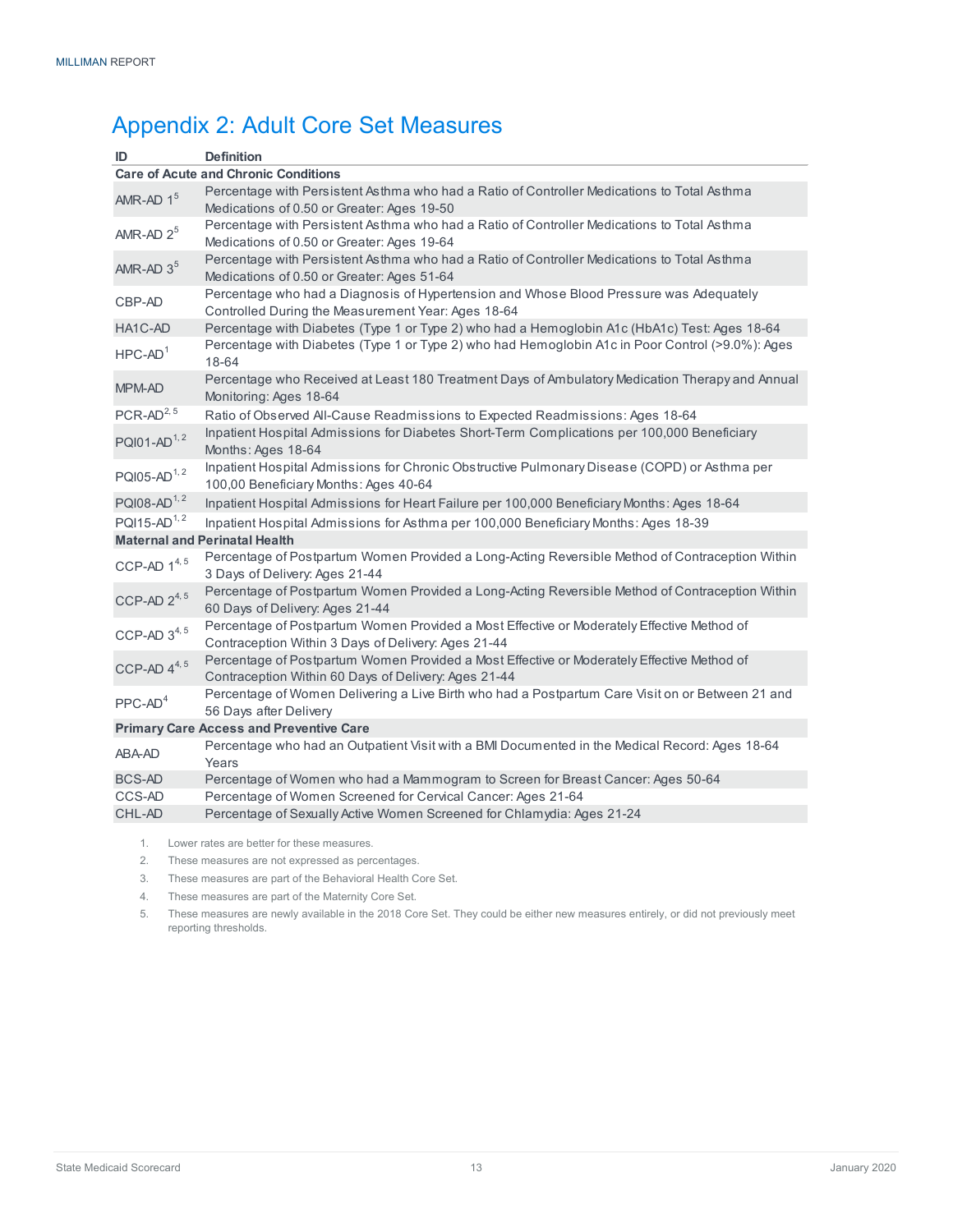# Appendix 2: Adult Core Set Measures (cont.)

| ID                           | <b>Definition</b>                                                                                                                                                                  |
|------------------------------|------------------------------------------------------------------------------------------------------------------------------------------------------------------------------------|
| <b>Behavioral Healthcare</b> |                                                                                                                                                                                    |
| $AMM-AD 13$                  | Percentage Diagnosed with Major Depression who were Treated with and Remained on                                                                                                   |
|                              | Antidepressant Medication for 12 Weeks: Ages 18-64                                                                                                                                 |
| AMM-AD $2^3$                 | Percentage Diagnosed with Major Depression who were Treated with and Remained on                                                                                                   |
|                              | Antidepressant Medication for 6 Months: Ages 18-64                                                                                                                                 |
| FUA/M-AD $1^{3,5}$           | Percentage of Emergency Department (ED) Visits for Alcohol and Other Drug Abuse or Dependence<br>with a Follow-Up Visit Within 30 Days of the ED Visit: Ages 18-64                 |
| FUA/M-AD $2^{3, 5}$          | Percentage of Emergency Department (ED) Visits for Alcohol and Other Drug Abuse or Dependence<br>with a Follow-Up Visit Within 7 Days of the ED Visit: Ages 18-64                  |
| FUA/M-AD $3^{3, 5}$          | Percentage of Emergency Department (ED) Visits for Mental Illness with a Follow-Up Visit Within 30<br>Days of the ED Visit: Ages 18-64                                             |
| FUA/M-AD $4^{3,5}$           | Percentage of Emergency Department (ED) Visits for Mental Illness with a Follow-Up Visit Within 7<br>Days of the ED Visit: Ages 18-64                                              |
| $FUH$ -AD $13$               | Percentage of Hospitalizations for Mental Illness with a Follow-Up Visit Within 30 Days of Discharge:<br>Ages 21-64                                                                |
| FUH-AD $2^3$                 | Percentage of Hospitalizations for Mental Illness with a Follow-Up Visit Within 7 Days of Discharge:<br>Ages 21-64                                                                 |
| IET-AD $1^{3,5}$             | Percentage with a New Episode of Alcohol or Other Drug Abuse or Dependence who Initiated Alcohol<br>or Other Drug Treatment within 14 Days of the Diagnosis: Ages 18-64            |
| IET-AD $2^{3,5}$             | Percentage with a New Episode of Alcohol or Other Drug Abuse or Dependence who Engaged in<br>Alcohol or Other Drug Treatment within 34 Days of the Initiation Visit: Ages 18-64    |
| IET-AD $3^{3,5}$             | Percentage with a New Episode of Alcohol Abuse or Dependence who Initiated Alcohol or Other Drug<br>Treatment within 14 Days of the Diagnosis: Ages 18-64                          |
| IET-AD $4^{3,5}$             | Percentage with a New Episode of Alcohol Abuse or Dependence who Initiated and Engaged in<br>Alcohol or Other Drug Treatment within 34 Days of the Initiation Visit: Ages 18-64    |
| IET-AD $5^{3,5}$             | Percentage with a New Episode of Opioid Abuse or Dependence who Initiated Alcohol or Other Drug<br>Treatment within 14 Days of the Diagnosis: Ages 18-64                           |
| IET-AD $6^{3,5}$             | Percentage with a New Episode of Opioid Abuse or Dependence who Initiated and Engaged in Alcohol<br>or Other Drug Treatment within 34 Days of the Initiation Visit: Ages 18-64     |
| IET-AD $7^{3,5}$             | Percentage with a New Episode of Other Drug Abuse or Dependence who Initiated Alcohol or Other<br>Drug Treatment within 14 Days of the Diagnosis: Ages 18-64                       |
| IET-AD $8^{3,5}$             | Percentage with a New Episode of Other Drug Abuse or Dependence who Initiated and Engaged in<br>Alcohol or Other Drug Treatment within 34 Days of the Initiation Visit: Ages 18-64 |
| $SAA-AD3$                    | Percentage with Schizophrenia who were Dispensed and Remained on Antipsychotic Medication for at<br>Least 80 Percent of their Treatment Period: Ages 19-64                         |
| $SSD-AD3$                    | Percentage with Schizophrenia or Bipolar Disorder who were Dispensed an Antipsychotic Medication<br>and had a Diabetes Screening Test: Ages 18-64                                  |

1. Lower rates are better for these measures.

- 2. These measures are not expressed as percentages.
- 3. These measures are part of the Behavioral Health Core Set.
- 4. These measures are part of the Maternity Core Set.

5. These measures are newly available in the 2018 Core Set. They could be either new measures entirely, or did not previously meet reporting thresholds.